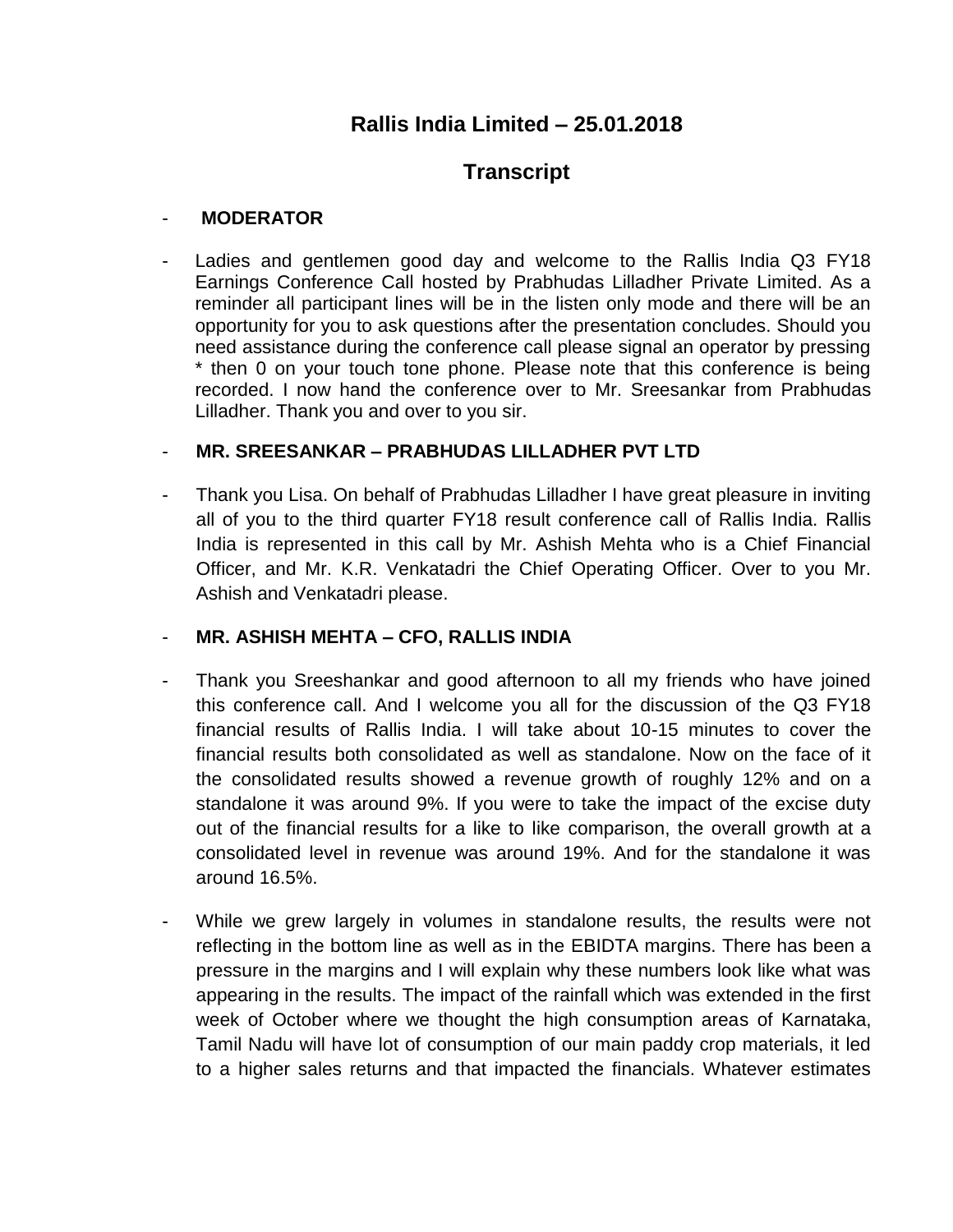were made, the returns were a little higher than that. And the company had to take back the materials and it impacted the results also.

- The second which is the most important factor which has affected the consumption is the increasing price of raw materials, especially the imported raw materials coming in from China. As everybody knows there has been an upward trend in some of the major raw materials, the effect of which was felt in the consumption. The trade was not willing to take the price increase. And at the same time the pressure was there on who would take the high raw material cost, both coming from China as well as local, some of the local items which goes into our main technical production, we saw an unprecedented rise in the price. While we see for the next 3 to 4 months the trend to remain same as far as the imports are concerned, we see a gradual reduction in the prices of some of the raw materials which are bought locally. And we are sure that whatever actions at least Rallis has taken for selective price increase at the end of December and beginning January, we are confident that the margins would improve. The price corrections will happen but it will happen in a gradual manner. So this is another explanation to the low margins which we achieved in the quarter 3.
- Now I will go to the domestic business. Domestic business has seen a very healthy growth, largely through volumes. I will not go into the specifics of the product but this growth has come about because of the efforts which the management and the operating team has taken for the last 2 years or so in increasing the channel network. There was a demand from the trade to increase the credit facilities which we have already done since last year. And also increasing our business relationship with some of our alliance partners who helped us in introducing some very good products. All these 3 to 4 factors propelled with our focused attention on RSK, Rallis Samrudh Krishi, which has really led us to this volume growth. I am happy to say that over last 4 quarters we have been gradually growing in our volume while it may not be reflective as much in the bottom line but the fact of the matter is we are increasing our volume and also increasing our market share.
- I will come to the contract manufacturing. At the start of the year our MD & CEO Mr. Shankar had said that the board has given us an approval for spending Rs. 50 crores for our new investments for manufacture of pharma intermediates. We are happy to say that the first phase of investments of roughly Rs. 22 crores is over. The production has started. But as everybody would know that in the initial stage there are hiccups to get to the full capacity. There are challenges in optimising cost in the initial stage. This also impacted a little on the financials in the third quarter. We are happy to say in the current quarter we would achieve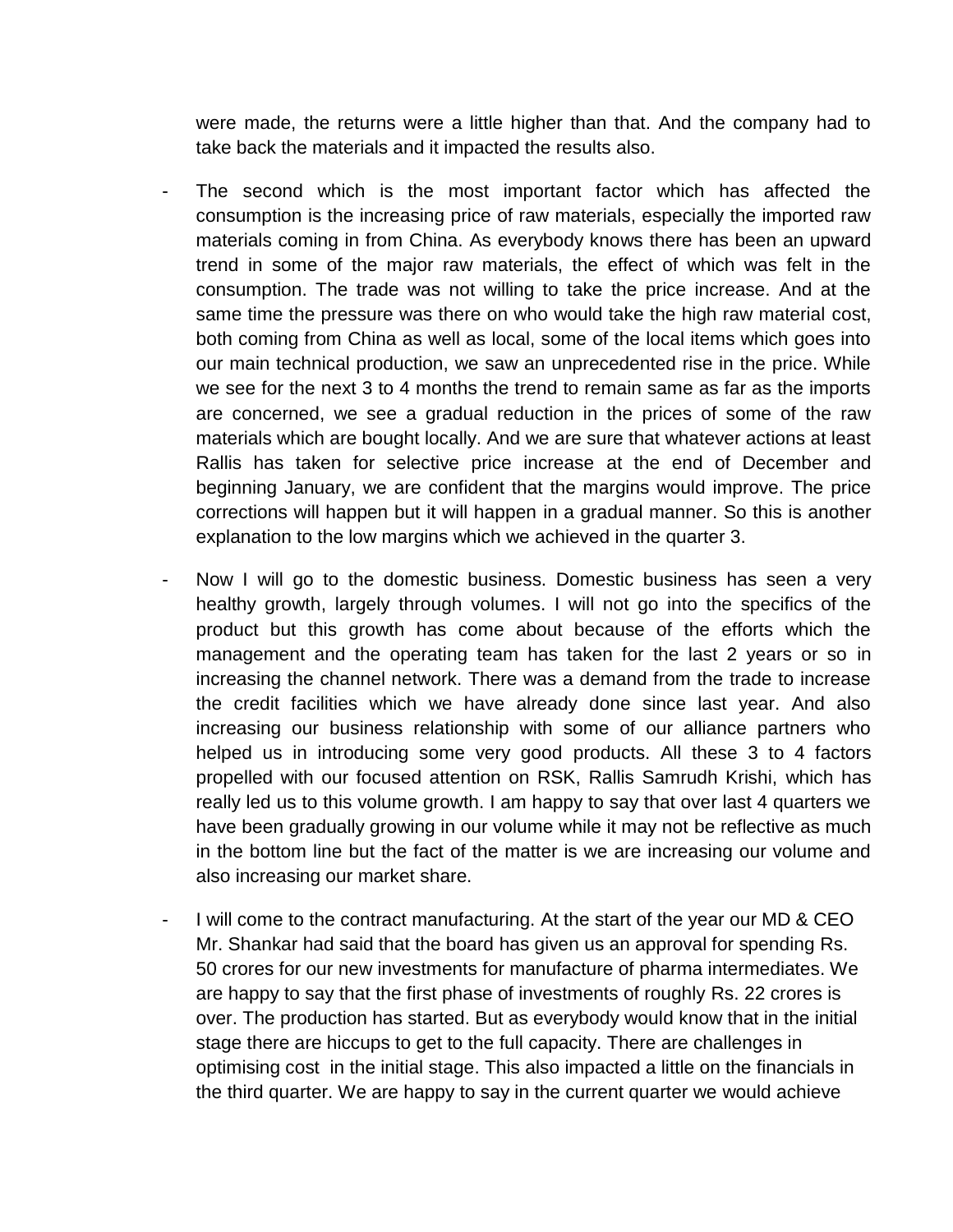the capacity production. We will also see revenues flowing regularly henceforth as we have orders on hand. We will see the full impact of the investments what we have made in the first phase in FY19.

- That is to cover on the contract manufacturing. Coming to the international business where we have two legs, one is the B2B business and the other one is the existing contract manufacturing. We saw a huge growth in volume terms in our B2B business, and which is reflective of the fact that our plants are fully utilised. We did see competition being aggresive on pricing of some key molecules we were able to achieve a good, healthy volume growth in Q3.
- As far as the geo green business is concerned we had a good volume growth as the product has been well accepted in the market. And we see encouraging results coming in that area also.
- As far as Metahelix is concerned, Metahelix did take in a growth of some 6-7% in revenue but they were able to contain the losses as they had done in last year for the same period. They introduced 2 Rabi Maize and 1 Mustard Hybrid during the quarter. And while there was pressure in the commodity prices of cotton, maize and millet, they were able to contain the loss of last year and for the Q4 they expect to at least optimise on the cost and maximise the sales in the coming months.
- So this is largely on the domestic formulation business, international business, the new contract manufacturing on the pharma intermediate front. I explained to you why the EBIDTA margins were under pressure, and also talked about the geo green and all those things. And I am sure I will be able to answer some of the queries that you might have. And I will now leave it open for the questions and answers please.

#### - **MODERATOR**

- Thank you. Ladies and gentlemen, we will now begin with the question and answer session. Anyone wishing to ask a question you may please press \* and 1 on your touch tone telephone. If you wish to remove yourself from the question queue you may press \* and 2. Participants are requested to use handsets while asking a question. Ladies and gentlemen we will wait for a moment while the question queue assembles. Participants in order to ask a question you may please press \* and 1.
- We will take the first question from the line of Pavan Kumar from Unifi Capital. Please go ahead.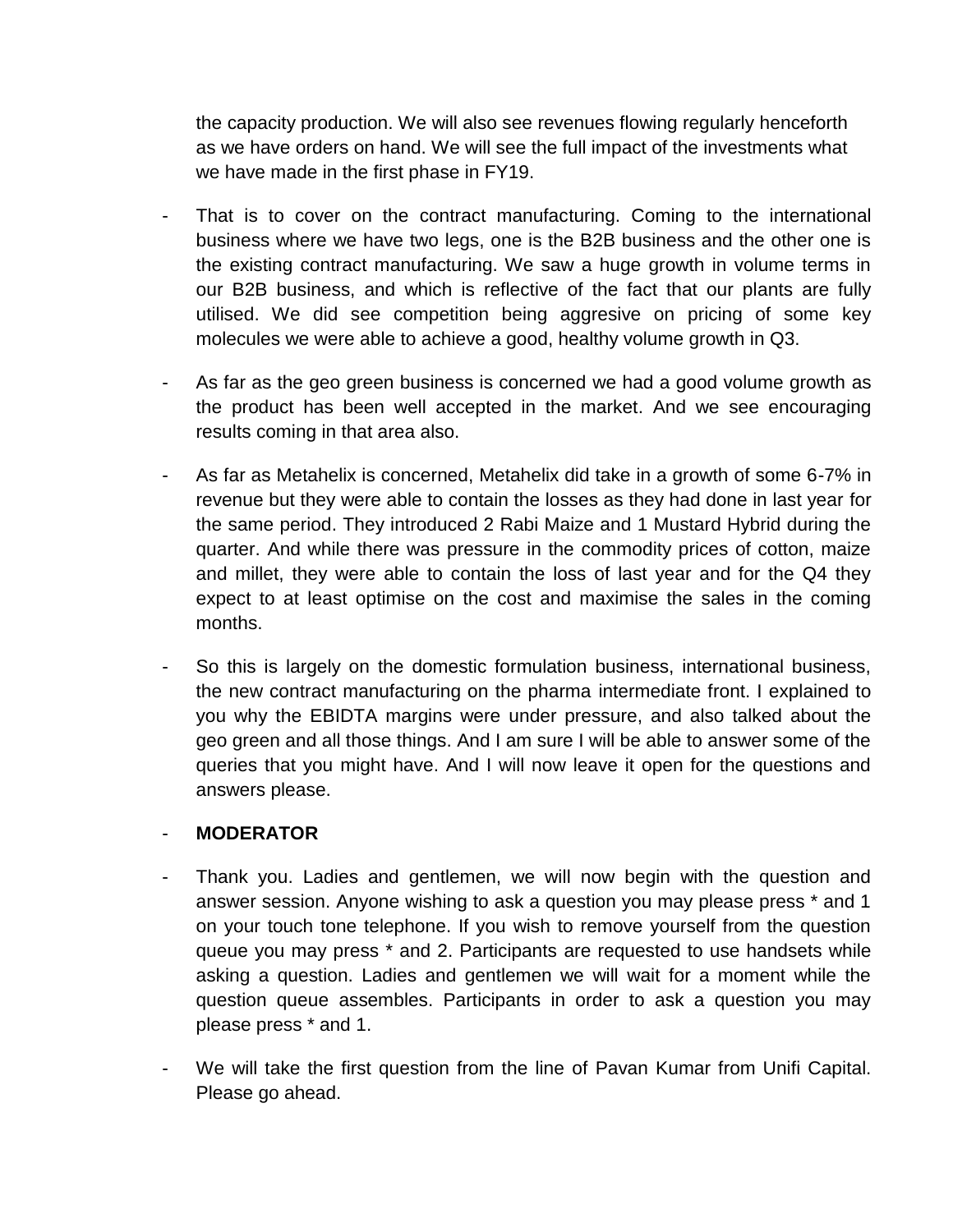## - **PAVAN KUMAR – UNIFI CAPITAL**

- Sir just wanted to understand the proportion of CRAMS revenue in the present quarter and once we see the optimum utilisation say in FY19, what can they scale up to?

### - **MR. ASHISH MEHTA – CFO, RALLIS INDIA**

Pavan we have already said that our strategy is to have our exports turnover in the ratio of one third to two thirds. So one third would be the total exports which will also include our B2B business, our existing contract manufacturing as well as the new contract manufacturing in the pharma intermediate. So that's the ratio we would be maintaining. It is not that we would strictly stick to this ratio but this is the direction we would like to go. So contract manufacturing revenues comes evenly throughout the period. So these percentage for the quarter would be almost same as what would be expecting at the year end.

### - **PAVAN KUMAR – UNIFI CAPITAL**

Okay. And what is our expectation going forward in FY19 sir?

### - **MR. ASHISH MEHTA – CFO, RALLIS INDIA**

- Expectation on?
- **PAVAN KUMAR – UNIFI CAPITAL**
- On the CRAM side?

#### - **MR. ASHISH MEHTA – CFO, RALLIS INDIA**

Yeah as I said for the new contract manufacturing we will see the full revenue coming in FY19. So we expect it around Rs. 50-60 crores from this investment what we have made in the first phase.

#### - **PAVAN KUMAR – UNIFI CAPITAL**

- Rs. 50 to 60 crores possible in FY19?

## - **MR. ASHISH MEHTA – CFO, RALLIS INDIA**

- Correct. Because the investments what we made in the first phase got over somewhere around August end, September. Production is slowly inching to the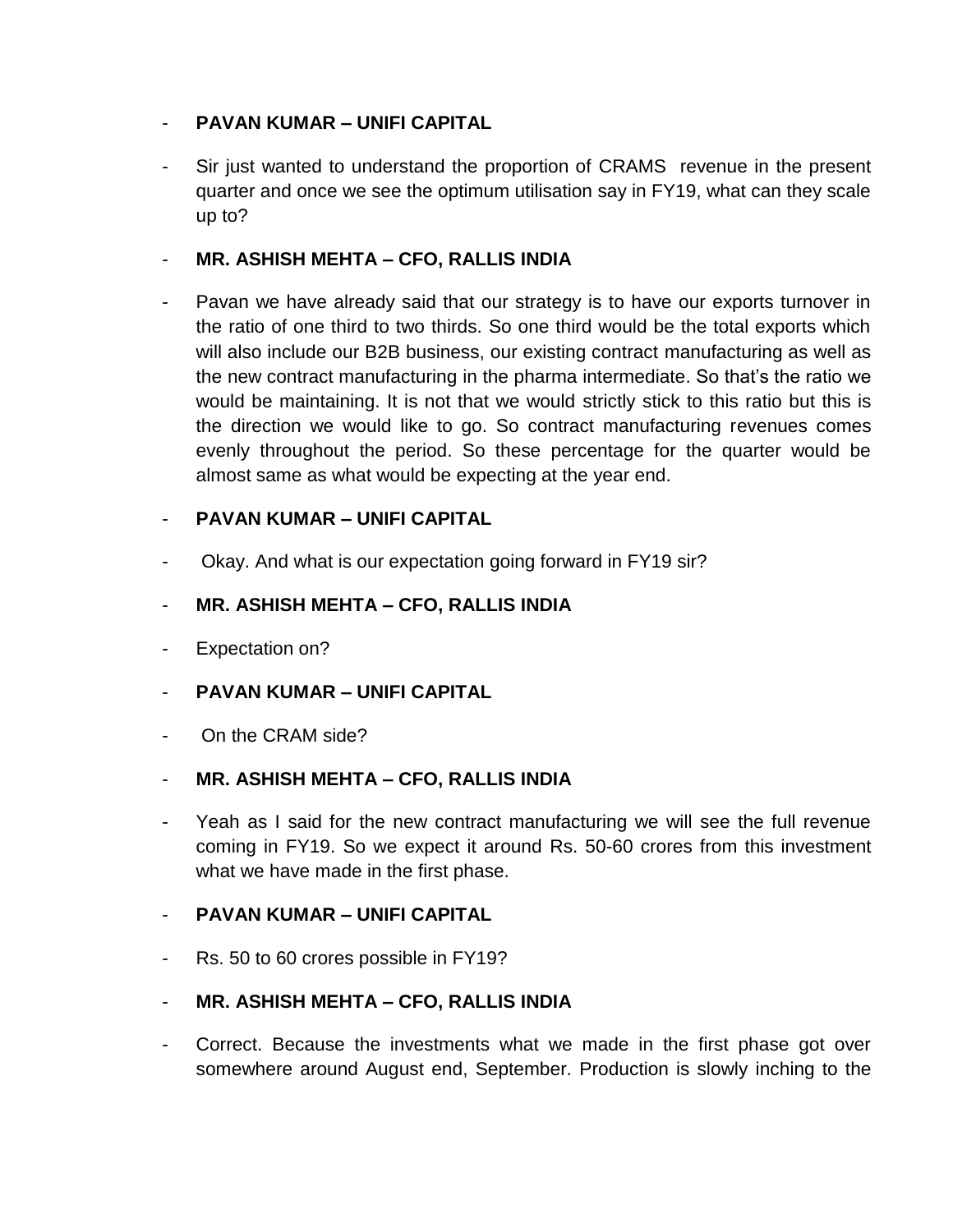capacity and by end Q4 FY 18 we should see full capacity production and hence we will see full revenue flowing in FY19.

### - **PAVAN KUMAR – UNIFI CAPITAL**

- Okay. And what was the quantum of investments sir if you can just please tell me.

## - **MR. ASHISH MEHTA – CFO, RALLIS INDIA**

- Quantum of investments in the manufacturing or as a whole or only specific to pharma? What is your question please?

## - **PAVAN KUMAR – UNIFI CAPITAL**

Quantum of investment in this new CRAMS facility whatever we are trying to get some Rs. 50-60 crores of revenue from FY19.

# - **MR. ASHISH MEHTA – CFO, RALLIS INDIA**

- Okay, as Mr. Shankar had said in the last April meeting when the year had ended, the board had given an approval of Rs. 50 crores of investments that was to happen in two phases, the first phase of investment is already over. We have spent around Rs. 22 crores already. And the balance will happen in the subsequent months. But this investment will give us Rs. 50 to 60 crores of revenue in FY19. Once the balance amount is also spent as and when the capex materialises that revenue will also start flowing in subsequently.

## - **PAVAN KUMAR – UNIFI CAPITAL**

- And the broad asset turns for whatever the investments are going to be there in future on this side is going to be two times? Two and half times? Is that what we should assume?

## - **MR. ASHISH MEHTA – CFO, RALLIS INDIA**

- I think around 1.5 to 2 would be a reasonable estimate. Depends on the processes involved in the production and all that. But this is a reasonable estimate to me.

## - **PAVAN KUMAR – UNIFI CAPITAL**

- Okay. And lastly I wanted to understand if we are seeing any kind of change in the EBIDTA margins bouncing back because our performance has been decent.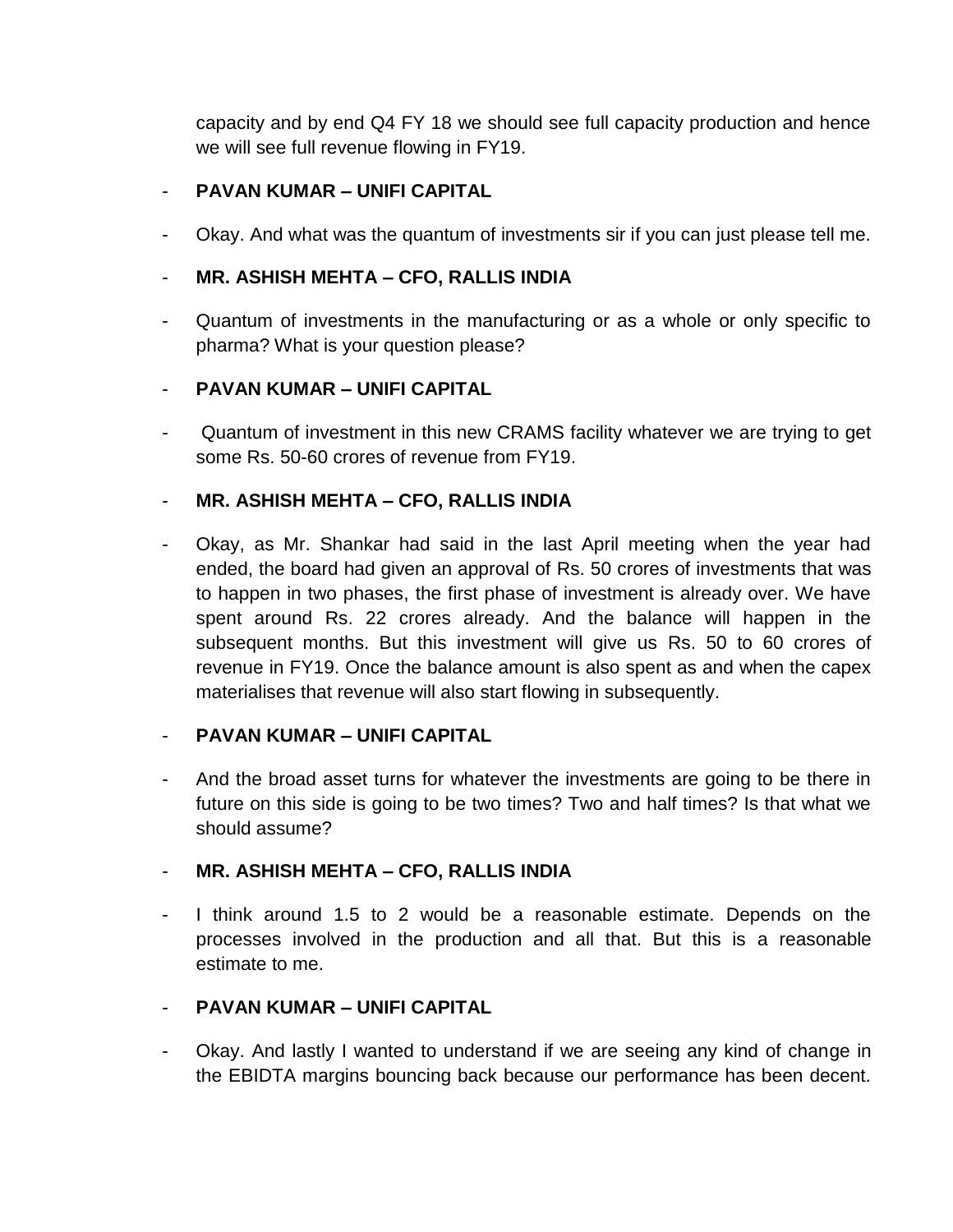But the EBIDTA margins have been under pressure I guess because of the pricing pressures. So what is the scenario we see going forward on that side?

## - **MR. ASHISH MEHTA – CFO, RALLIS INDIA**

See as I said the price increase in raw materials cannot be absorbed immediately by the company. There has to be a price increase and passed on to the trade. While we have initiated a little bit in end of Q3 and also in Q4 beginning, we are confident that the margins would definitely improve in our Q4 as well. While the challenges will always be there how do you bridge the gap between the rising RM cost which is largely coming from China, and some of the raw materials which are procured locally where we are now seeing a little bit of a declining trend and consequent price increase to be passed on to trade, we do see this trend for the next 3 to 4 months.

## - **PAVAN KUMAR – UNIFI CAPITAL**

- And can you just quantify sir what is the kind of price increase we have seen on the raw materialside in the last quarter?
- **MR. ASHISH MEHTA – CFO, RALLIS INDIA**
- See there are a number of raw materials which come from China and the prices have gone up say by 10 to 15 to 20 to 25%. In case of local raw material the price has even almost doubled in some of the cases.

## - **PAVAN KUMAR – UNIFI CAPITAL**

- Okay.

## - **MR. ASHISH MEHTA – CFO, RALLIS INDIA**

Now it has seen a declining trend. So there are so many products, key raw materials which are consumed. It is difficult to give a sense of a range that way. So in some cases it has gone up by 15-20%, in some cases it has again gone up even more.

## - **PAVAN KUMAR – UNIFI CAPITAL**

- And from our past experience how much time does it take for us to actually pass on these prices?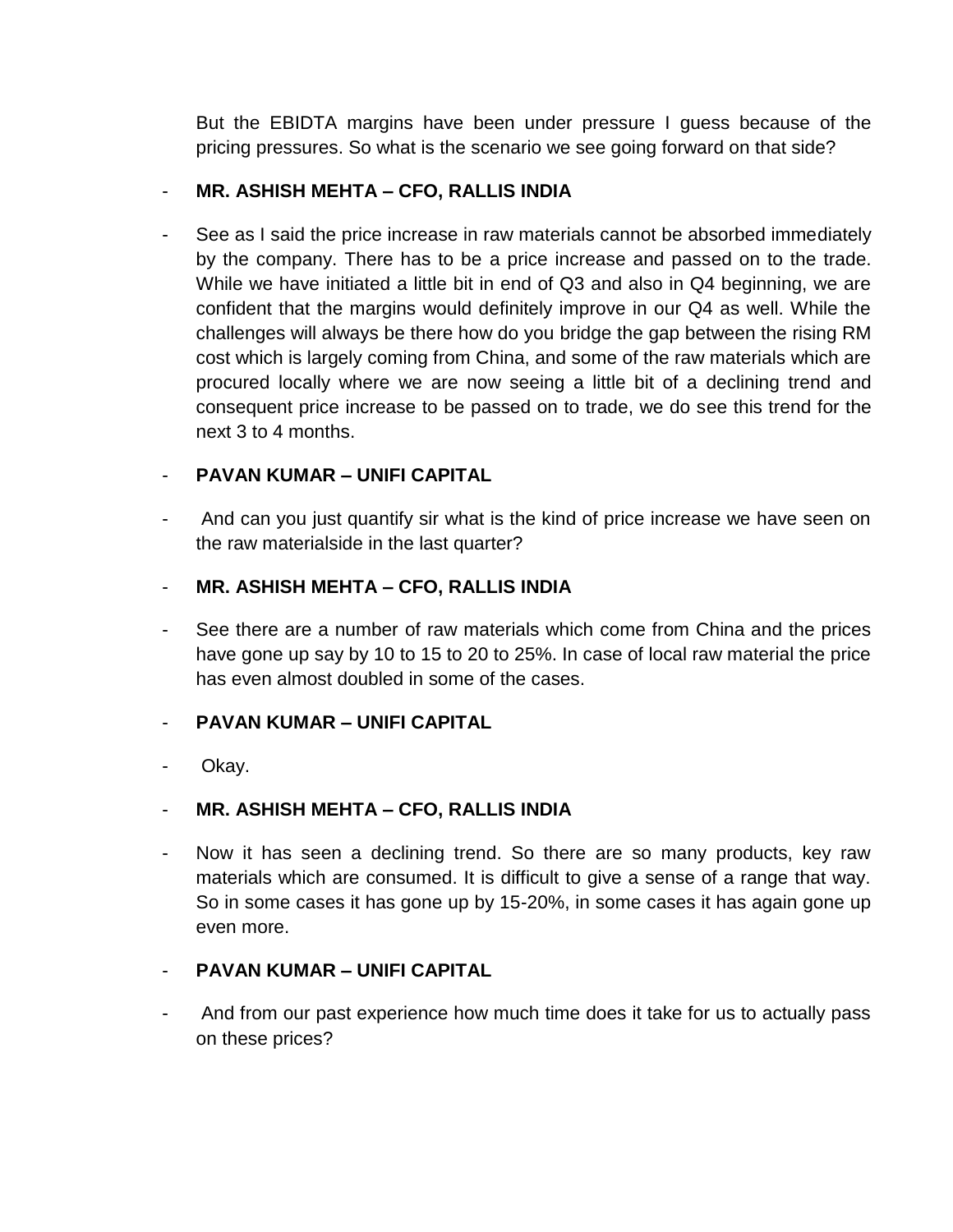### - **MR. ASHISH MEHTA – CFO, RALLIS INDIA**

See the challenges over, there is also the shortage of supply that we expect. China condition is also very severe. Lots of units have also been asked to close down because of the environmental issues. So the challenge over there is what would be the time frame for the price to come down to a stable level vis-a-vis the supply. So if the supply constraints are there then one can expect price increase to go on.

## - **PAVAN KUMAR – UNIFI CAPITAL**

Okay fine sir I will get back in queue. Thanks.

### - **MODERATOR**

Thank you. We go ahead with the next question that is from the line of Sudarshan Padmanabhan from Sundaram Mutual Funds. Please go ahead.

### - **SUDARSHAN PADMANABHAN – SUNDARAM MUTUAL FUNDS**

Sir thank you for taking my question. Sir my question is around how we have seen a pretty sharp drop in the gross margins. So what I am trying to understand here is if I am correct to maintain something like around 80 to 100 days kind of an inventory, so I mean how – would that mean that we should be actually having some kind of an old cost inventory right? At least for predominant period of the full quarter.

## - **Mr. Sudarshan Padmanabhan – Sundaram Mutual Fund**

- Would that mean that we should be having some kind of an old cost inventory, right, at least for predominant period of the full quarter. And you also mentioned in your initial remark about taking back some inventory from the channels. So if you can throw some light on this, sir, as to how the impact actually happened on the raw material side.
- **Mr. Ashish Mehta – CFO, Rallis India Limited**
- So you want to know the impact on the gross margins, right?
- **Mr. Sudarshan Padmanabhan – Sundaram Mutual Fund**
- Yes, sir.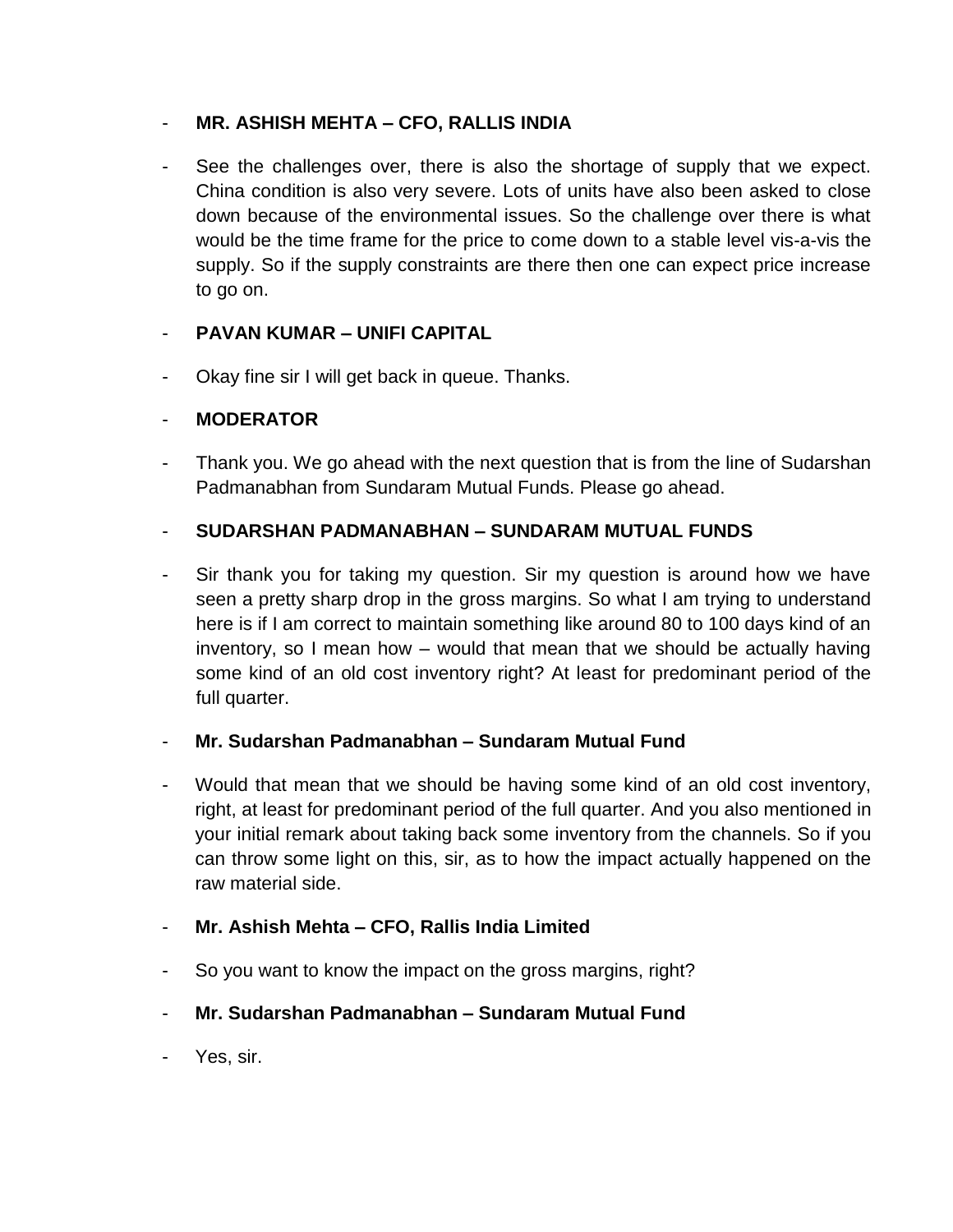### - **Mr. Ashish Mehta – CFO, Rallis India Limited**

See what I said can be summed up like this-, Every company, as per the Accounting Standards has to make an estimate of sales returns and account it in the financials of the reporting period. So if returns are more than what the company had estimated, it will have an an impact on financials, the returns came because of the reasons I explained. There were some high margin products which could not be liquidated for reasons explained earlier. There is also change in the product mix which happened and that also has had an impact on margins. Rising prices of some key Raw Material has impacted the margins and it is not correct to say that we are holding inventory for seven months, eight months or one year or like that. So all these factors as mentioned earlier have impacted the margins. As I said this are not a long term phenomenon and some corrections will happen as we go forward in Q4 and Q1 of the next year.

## - **Mr. Sundarshan Padmanabhan – Sundaram Mutual Funds**

So can you break up the margin impact between all these four items, sir.

## - **Mr. Ashish Mehta – CFO, Rallis India Limited**

That detail would be not possible to give, but I gave you a large flavour, I mean all of them have an equal impact.

## - **Mr. Sudarshan Padmanabhan – Sundaram Mutual Fund**

So is it right to assume that even into the current quarter and more you will continue to have cost pressures I think.

## - **Mr. Ashish Mehta – CFO, Rallis India Limited**

I did say that there would be challenge on the cost, the challenge would be also on how much bridging can be done, that also depends on what cost the raw materials are coming and how much is we are able to pass on to the trade. But we are confident that the price correction what we have done at the start of the quarter, at least we will see something better in the coming.

# - **Mr. Sudarshan Padmanabhan – Sundaram Mutual Fund**

How has the competition behaved in terms of pricing action?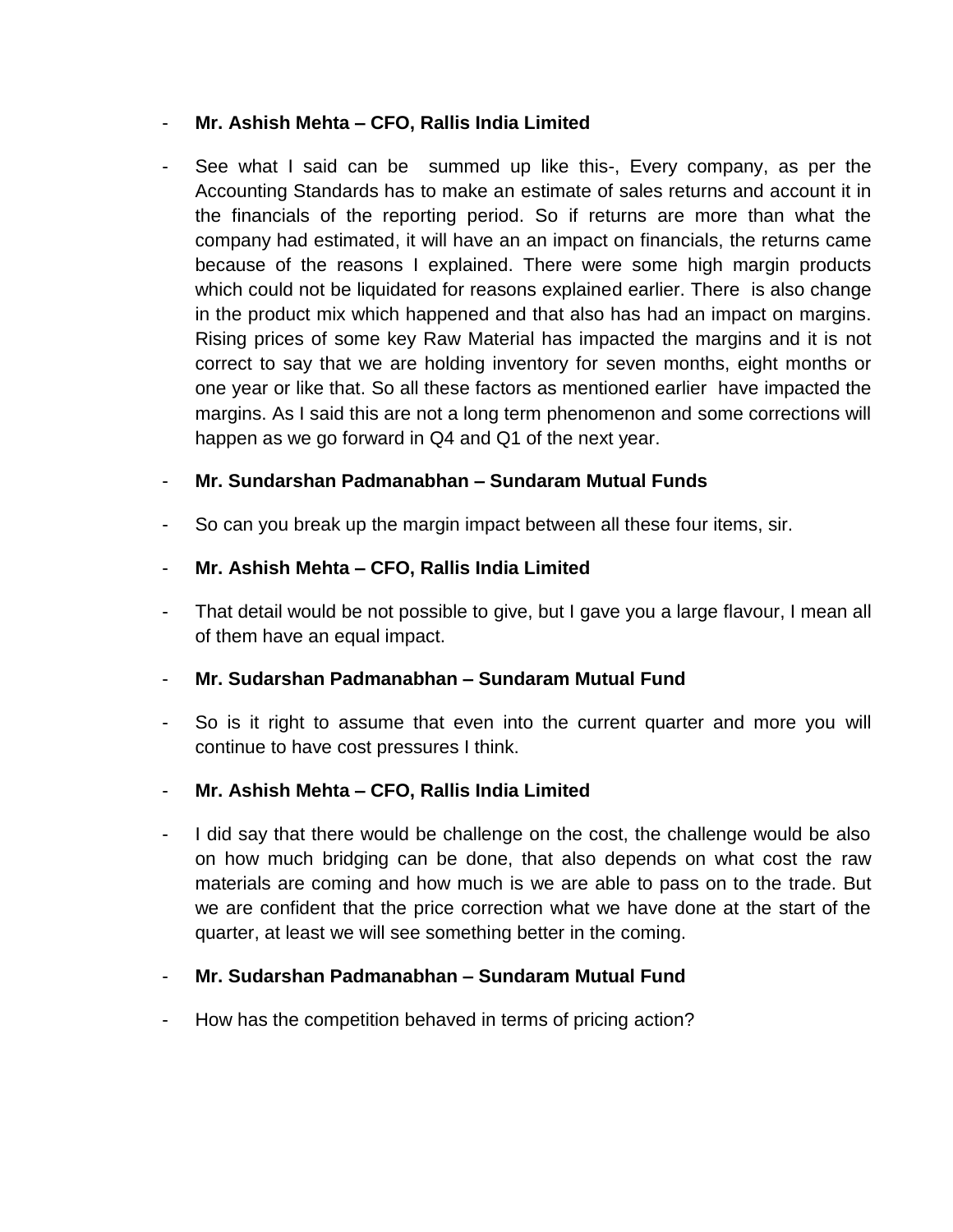# - **Mr. Ashish Mehta – CFO, Rallis India Limited**

- I am sure competition has not been able to fasten the price. My I request Mr. Venkatadri to say something on this please.

# - **Mr. K.R. Venkatadri – COO, Rallis India Limited**

Good afternoon. As Ashish mentioned there has been a lot of pressure that has been there in the market on the pricing, and you will notice that as the season unfolds the consumption for the industry itself has not been at a very great level, whereas companies at the beginning of the year, started with the anticipation that this year it is going to be good after two bad monsoon years and hence everybody had planned for aggressive volumes. So most companies had stocks and that has actually created a lot of pressure at the channel level and because of which the pricing has not been increasing in all products. You will see that across competition as well, as and when you do your market check, it is not a phenomenon only with Rallis, it is a phenomenon with virtually the entire industry as such. And you will see that getting reflected in the collections of most companies as well. So that is another area which shows that the rural has not been able to pick up the increased prices.

# - **Mr. Sudarshan Padmanabhan – Sundaram Mutual Funds**

Thank you, sir.

## - **Moderator**

Thank you, we will take the next question from the line of Charulata Gaidhani from Dalal and Broacha, please go ahead.

## - **Ms. Charulata Gaidhani – Dalal & Broacha**

Hi, my question pertains to the sales returns, how much were the sales returns and how much is the normal.

# - **Mr. Ashish Mehta – CFO, Rallis India Limited**

Ma'am, it is very difficult to predict the sales returns for any quarter by any company, even if you have the most scientific way of measuring it. Because sales generally is dependent on the monsoon, the spread of monsoon, the timing of monsoon, the pest attack, the intensity of the pest attack. It is very difficult to judge all these things and then come to a reasonable number and say that okay for this quarter I will take this number. It doesn't happen, it changes every year,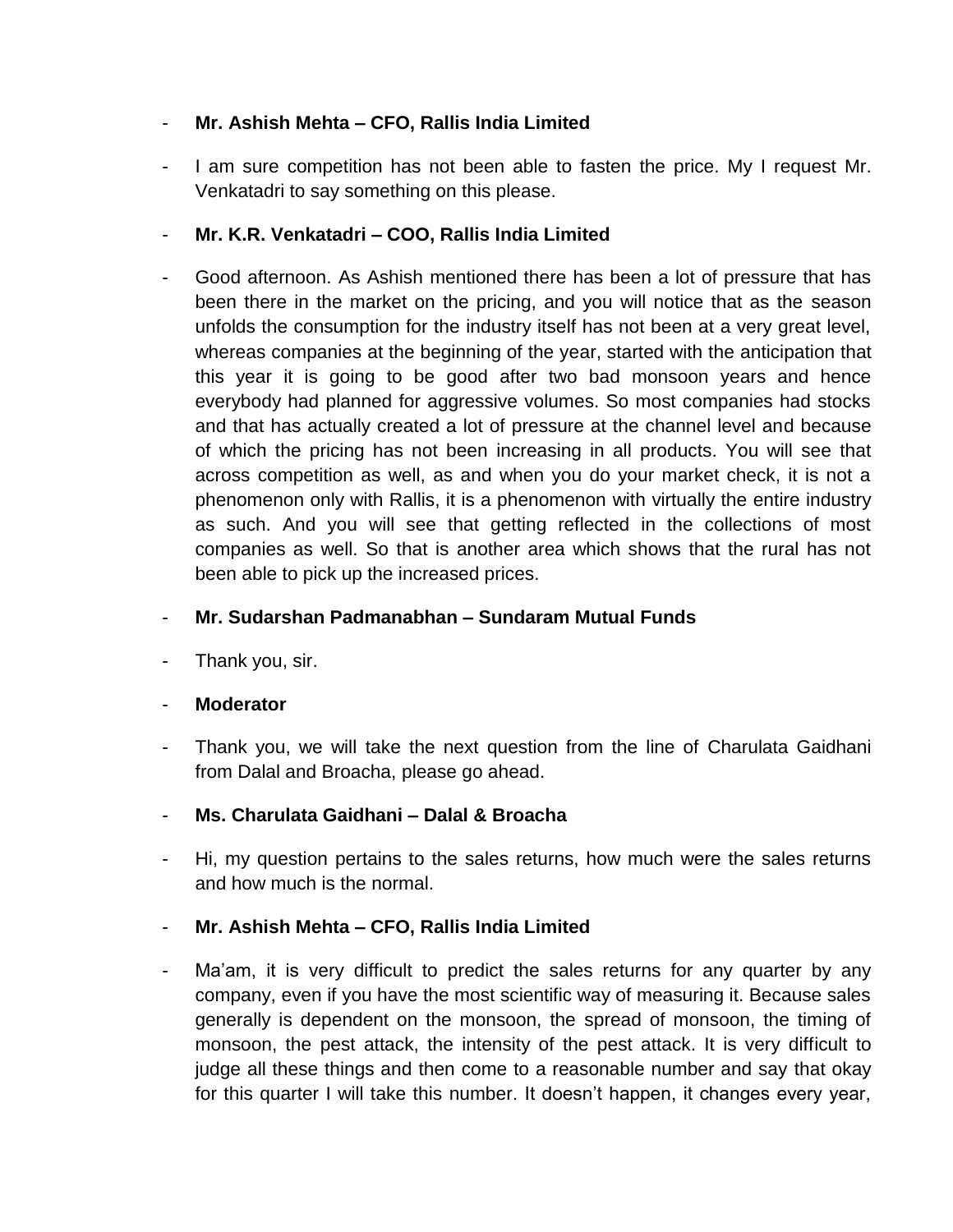every quarter on quarter. We have a methodology of accessing the market condition based on the inputs we get from our operating field colleagues. And to give a quantum I don't think it should be right on my part to give a quantum of returns. But all I said is there are factors which have impacted our margins and one of them was this, it equally had an impact on the financials. I also said that some of the higher margin products which were placed in the market for consumption had to come back, had to be taken back, so they also had an impact on that. I am sorry I am not able to give you a number, but this will give you a sense of how this happens and how the sales returns estimates take place.

## - **Ms. Charulata Gaidhani – Dalal & Broacha**

But when you sell, you sell through the distributors, right?

### - **Mr. Ashish Mehta – CFO, Rallis India Limited**

Yes, we sell through our distributors.

### - **Ms. Charulata Gaidhani – Dalal & Broacha**

And then they in turn return it to you.

#### - **Mr. Ashish Mehta – CFO, Rallis India Limited**

The materials is sold to our distributor who in turn sells it to the retailer and finally it is sold to the farmer by the retailer. We do not have any direct dealing with the farmer, but we closely work with the farmers through our RSK initiative.

#### - **Ms. Charulata Gaidhani – Dalal & Broacha**

So the farmer returns it to the retailer.

## - **Mr. Ashish Mehta – CFO, Rallis India Limited**

- The farmer does not return to the retailer I don't think there is a return, the return only happens from retailer, if he is not able to sell he will send it back.

## - **Ms. Charulata Gaidhani – Dalal & Broacha**

Okay.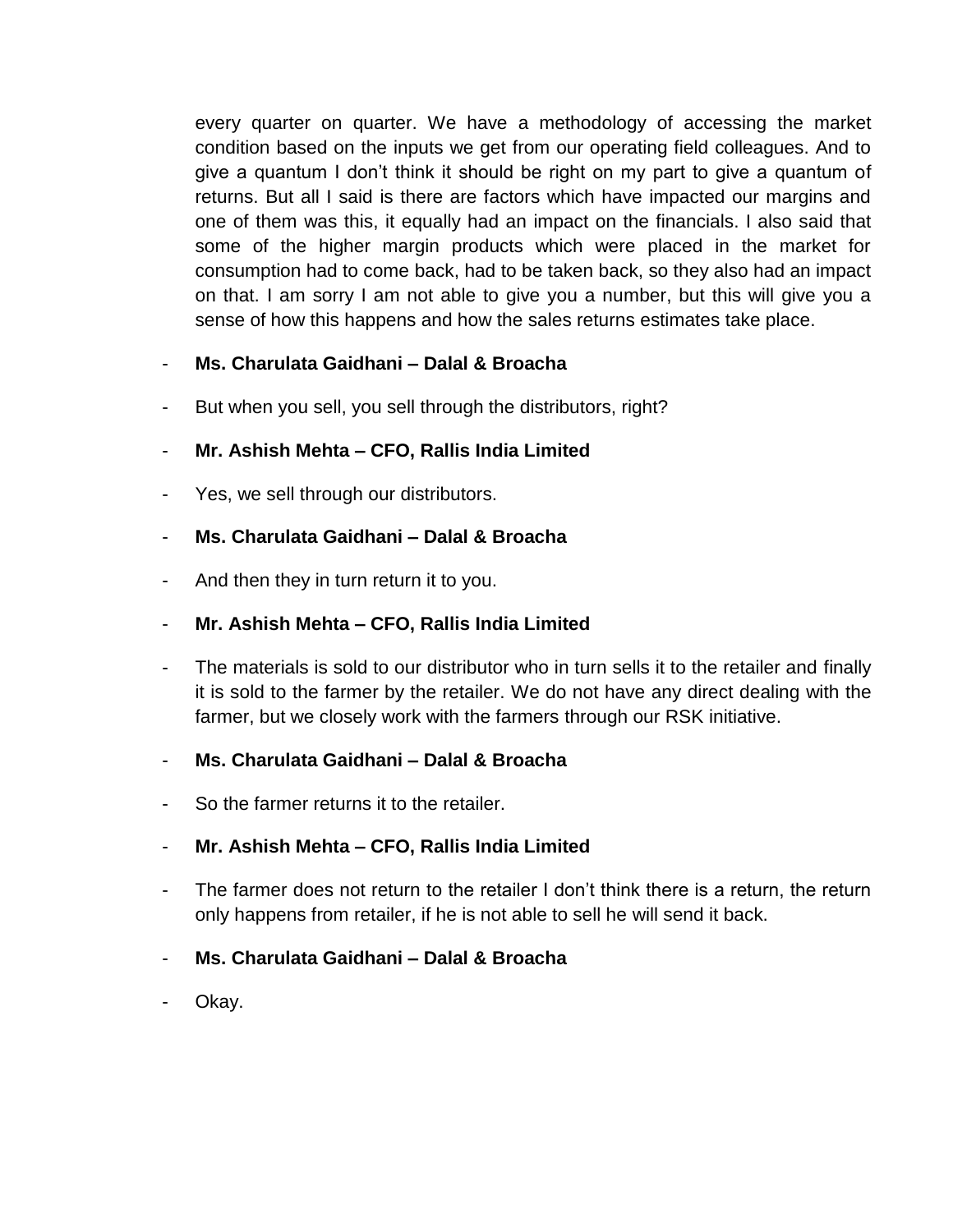# - **Mr. Ashish Mehta – CFO, Rallis India Limited**

- And just to add a point to give more clarity to your understanding, we do not leave materials that is not liquidated with the channel, we take it back and send this to another location where possibility of consumption is high.

# **Ms. Charulata Gaidhani – Dalal & Broacha**

Okay, thank you.

# - **Moderator**

- Thank you. Before we take the next question we would like to remind our participants, that you may please press \* and 1 to ask a question. The next question is from the line of Keyur Pandya from Prabhudas Lilladher. Please go ahead.

# - **Mr. Keyur Pandya – Prabhudas Lilladher**

Thank you for the opportunity. My question is regarding I mean can you throw some light on how the seed segment has performed and what is your outlook for the same. And secondly we generally generate physical cash and we have a good pile of cash after sale of our Turbhe land. So what is the plan for use of that cash?

# - **Mr. Ashish Mehta – CFO, Rallis India Limited**

- Okay, first I will answer on the cash. Whatever amount we received against transfer of leasehold rights was partly distributed to the shareholders by way of a special dividend, some amount we have invested in our capex for new Contract Manufacturing in the pharma intermediates and the balance of Rs.80 to 100 crs have been parked for future requirement.
- And in Metahelix we have been doing well in the paddy and in fact there are two products, MC 13 and A36, they have been doing very well. Maize also performed well, better than the last year. Millet was at par as last year. And on cotton there were returns because of the Kharif season sales majority coming from one particular southern state of Tamil Nadu. So overall we have been doing well.

# - **Mr. Keyur Pandya – Prabhudas Lilladher**

But what was the, I mean is it the right way to derive Metahelix revenue as a difference between the consolidated number and standalone number.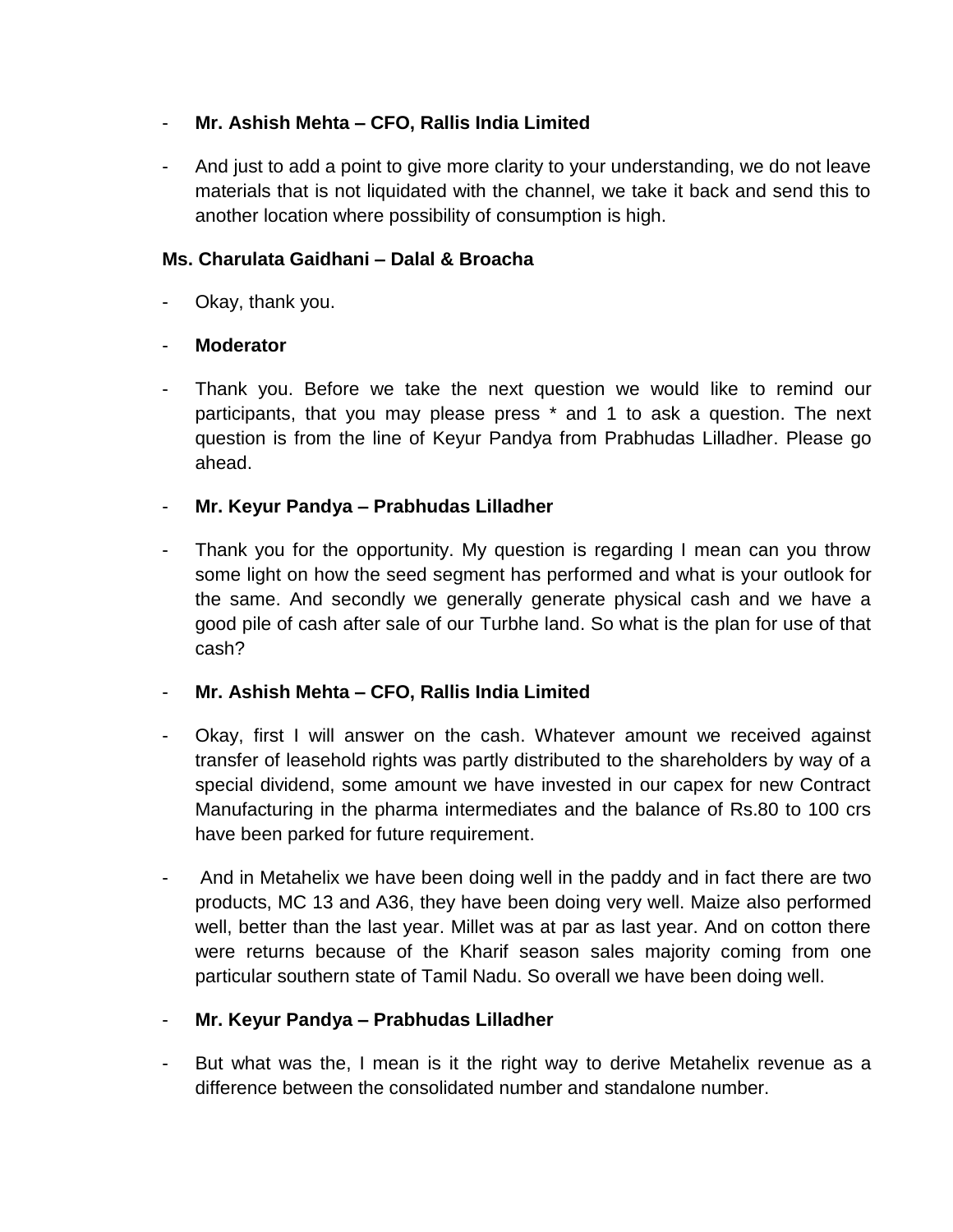## - **Mr. Ashish Mehta – CFO, Rallis India Limited**

Largely it will give you an indication because it also includes performance of Zero Waste Agro Organics. But as I said in the beginning, revenue of Metahelix grew by about Rs. 5 crores over last year, but at EBITDA level it was almost same because of the fixed cost which is already there. So that's just the summary of performance of Metahelix.

# - **Mr. Keyur Pandya – Prabhudas Lilladher**

- And the outlook for the, I mean, for the segment, when will we see the operating leverage in our margins matching with our peers as we have generally lower margins in seed.

# - **Mr. Ashish Mehta – CFO, Rallis India Limited**

See, at a gross margin level Metahelix is about at the same level as that of competition, it is only at the EBITDA level that we need to catch up. And I am happy to say that Metahelix has been improving its EBITDA levels year on year. Last year it had almost touched double digits and I am sure going forward it will also further improve. The ratio of fixed cost to the sales will not be the same as we had in past. In the initial stage a lot of amount was spent on the field activities, building up the resources to cover various geographies. A lot of amount is also spent on R&D. As these activities will continue but it will not be as same, as the revenue, so definitely that will translate into EBITDA margin improvement.

# - **Mr. Keyur Pandya – Prabhudas Lilladher**

Thank you.

# - **Moderator**

Thank you. The next question is from the line of Amit Kadam from LIC Mutual Fund, please go ahead.

# - **Mr. Amit Kadam – LIC Mutual Fund**

- Hi, sir, I have two questions. One is how the export market has behaved for us wherein like in domestic what we have seen the rising raw material and the channel was not ready to absorb the price. But in that case export, how the export has behaved? And what is the outlook on the export side? And second question is on the CRAMS, so can you elaborate on the what kind of project we are doing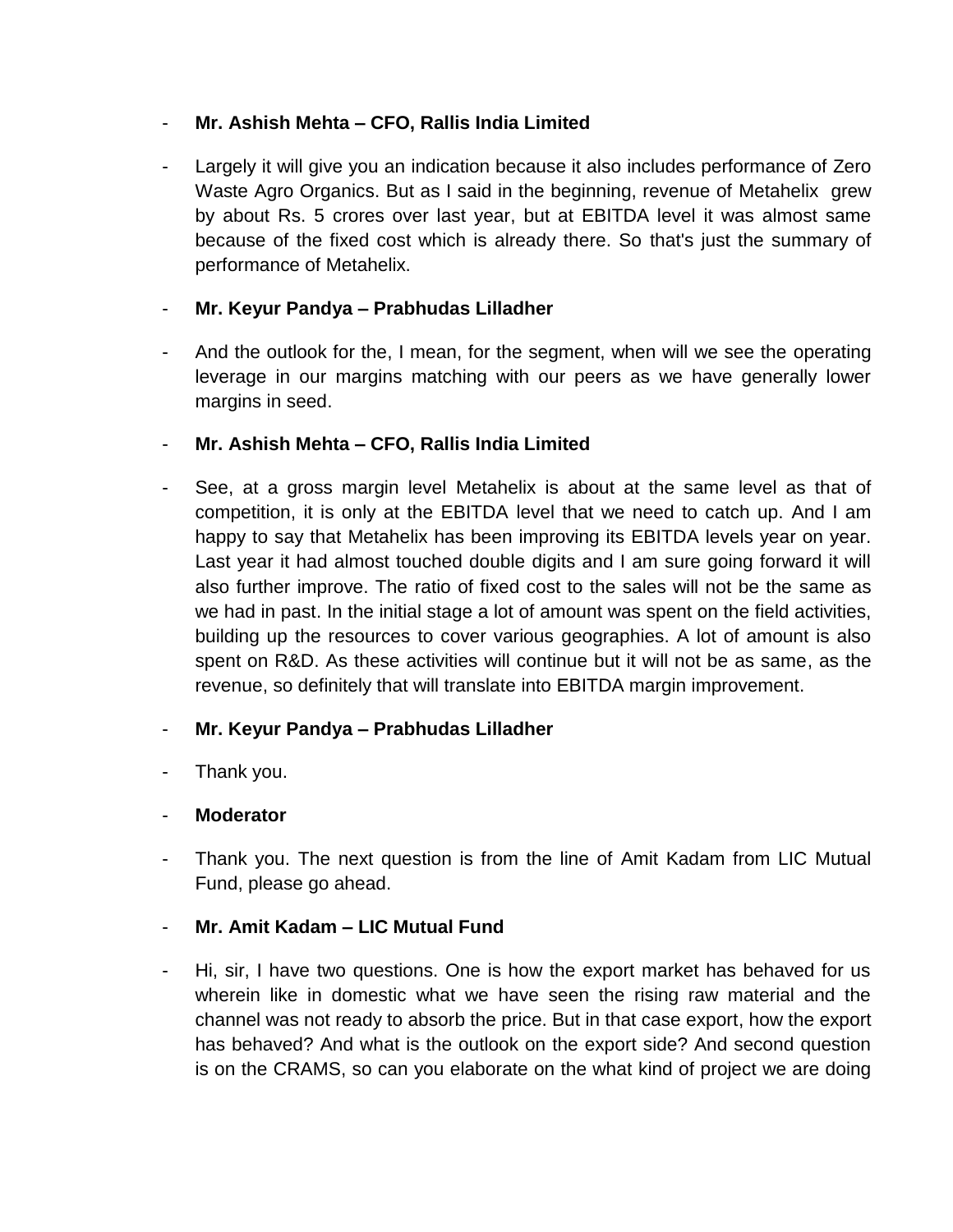in CRAMS, so is it all these novel molecules what we are tapping or it is just a contract manufacturing work we are doing for the already generic molecules.

## - **Mr. Ashish Mehta – CFO, Rallis India Limited**

Amit, first let me answer your question on CRAMS, presently we are having CRAMS for two molecules separately and this has been there for a very long time. There is also CRAMS for, I would say it is contract manufacturing for the polymer division which we have been doing for almost two decades now. Recently started project which we have done in pharma which is the N minus 2 intermediate, the opportunity is huge and this is a small beginning we have made, most important fact is that our unit has been recognized under the GLP practice that is the most important thing. It is now only the scaling which is going to happen. And I have already explained to you about what investments we have made so far and how things are looking from Q4 onwards since the production has now stabilised. On the export side, other than the CRAMS, that is the B2B business, we have done really very well, as far as the volumes are concerned. There has been a price challenge from the competition especially from China, so couple of molecules face stiff competition in terms of prices. Exports to Brazil has also improved, but here again the Chinese factor has played its role. Overall in major technicals of pendimethalin, hexaconazole, metribuzin we have done very good in terms of volumes.

# - **Mr. Amit Kadam – LIC Mutual Fund**

And, sir, how is the outlook like how do you see though there is like price competition from China, how do you see in terms of the market developing or recovering especially in the LATHAMs because they have also suffered. The entire region has suffered in the last couple of years.

# - **Mr. Ashish Mehta – CFO, Rallis India Limited**

The market as far as we are concerned, we will be focusing more on our two or three molecules i.e. the Hexaconazole, Pendimethalin and Metribuzin and all of them are showing promising demand over the next few years. And we have been also expanding our reach through registration, you know, because to sell technical you need to have a registration. That also gives you a visa to sell your products aboard. For us these 3 to 4 molecules are showing a good outlook. If Mr. Venkatadri would like to comment on this, please.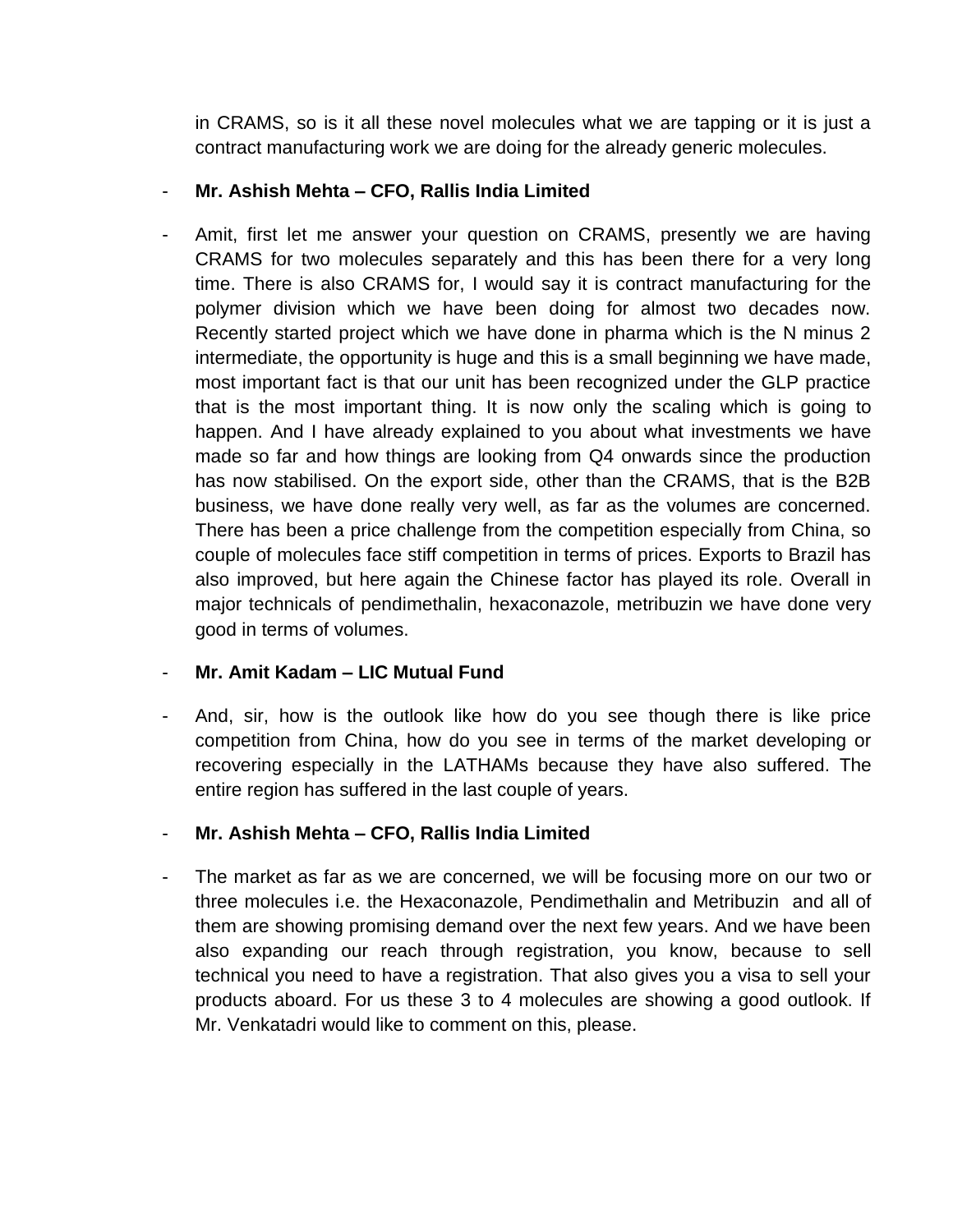# - **Mr. K. R. Venkatadri – COO, Rallis India Limited**

- We are very positive about the products that we are in and except may be one, I think all of the others we are seeing fundamental growth in the volumes and we are looking at it very positively because of that. Because in the countries where is it being used, there are certain shifts taking place, which are favouring our molecules.

# - **Mr. Amit Kadam – LIC Mutual Fund**

- Okay, that's it. Thank you, sir.
- **Mr.K.R. Venkatadri – COO, Rallis India**
- Thank you, Amit.
- **Operator**
- Thank you. And the next question from the line of Basanth Patil from HDFC Securities. Please go ahead.
- **Mr. Basanth Patil – HDFC Securities**
- Hello, sir.
- **Mr. Basanth Patil – HDFC Securities**
- Thanks for taking question, sir. Sir, what percentage of raw material as a total raw material we import largely from China?
- **Mr. Ashish Mehta – CFO, Rallis India Limited**
- From 40-45% minimum.
- **Mr. Basanth Patil – HDFC Securities**
- Okay. 40 to 45% and the rest is procured through domestic market.
- **Mr. Ashish Mehta – CFO, Rallis India**
- Yes.
- **Mr. Basanth Patil – HDFC Securities**
- Sir, actually the raw material prices are significantly higher.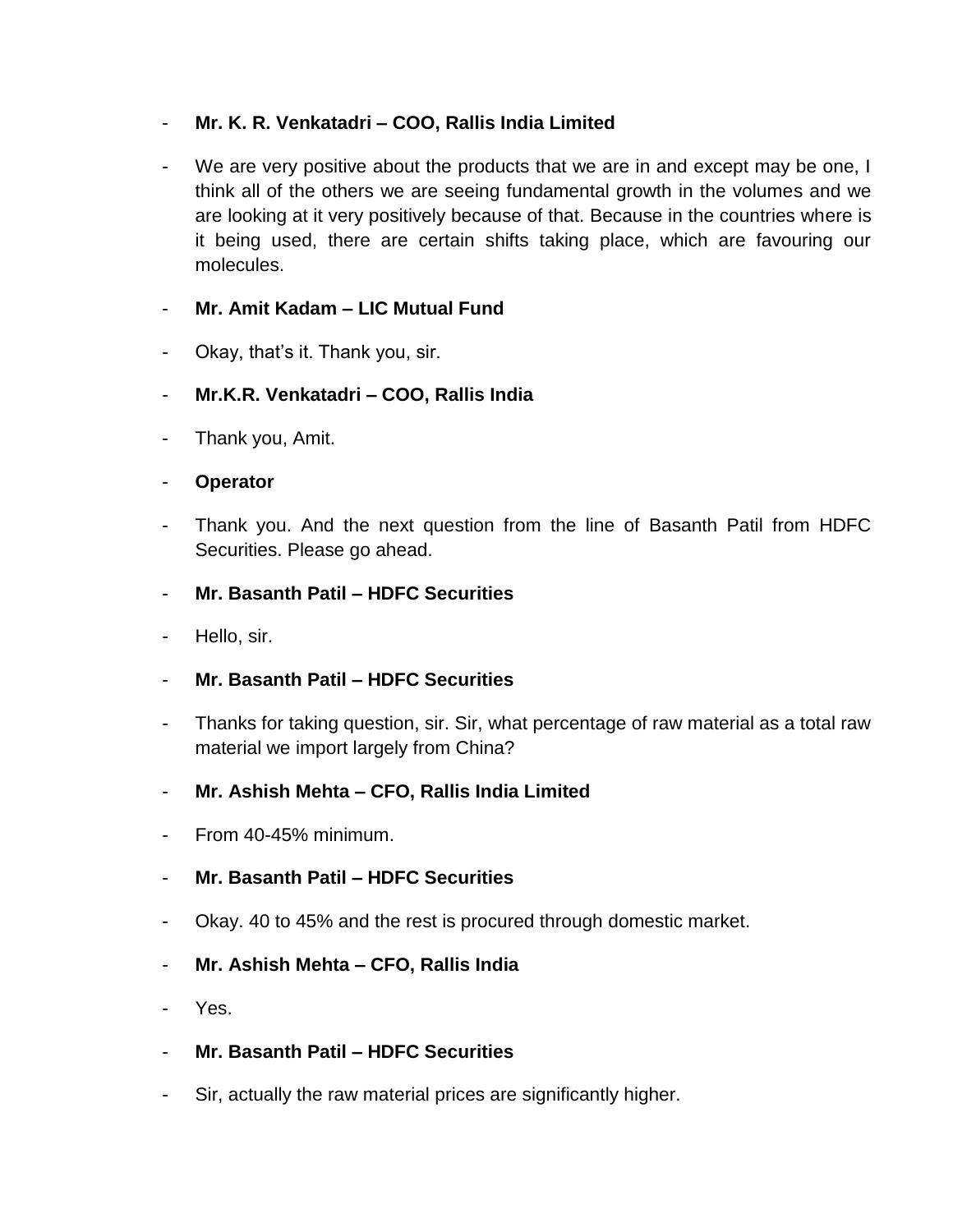### - **Operator**

Sir, sorry to interrupt, Mr. Patil. Sir, we are not able to hear you.

## - **Mr. Basanth Patil – HDFC Securities**

Sir, compared to Chinese...

### - **Operator**

Sorry to interrupt sir, we are still not able to hear you.

### - **Mr. Ashish Mehta – CFO, Rallis India**

I can hear you, can you speak loudly, Basanth, please.

### - **Mr. Basanth Patil – HDFC Securities**

- Yeah, yeah. Can you hear me now?
- **Mr. Ashish Mehta – CFO, Rallis India**
- Yes, it's clear.

#### - **Mr. Basanth Patil – HDFC Securities**

- Sir, our procurement is largely from the domestic market. See, actually the prices have significantly gone up compared to Chinese raw material. In domestic market it has gone up significantly. So, going ahead means pressure will continue at least for next 3-4 quarters, means to say is that the correct way of understanding.
- **Mr. Ashish Mehta – CFO, Rallies India**
- No, Basanth, as I explained in the beginning, the raw material prices coming from China has been a showing upward trend and it is continuing to show that.

## - **Mr. Basanth Patil – HDFC Securities**

Okay.

## - **Mr. Ashish Mehta – CFO, Rallies India**

- Whereas the upward trend which was witnessed in the domestic markets that has, some of these materials the prices have now started coming down. It went up significantly high and it has started coming down. We are seeing a downward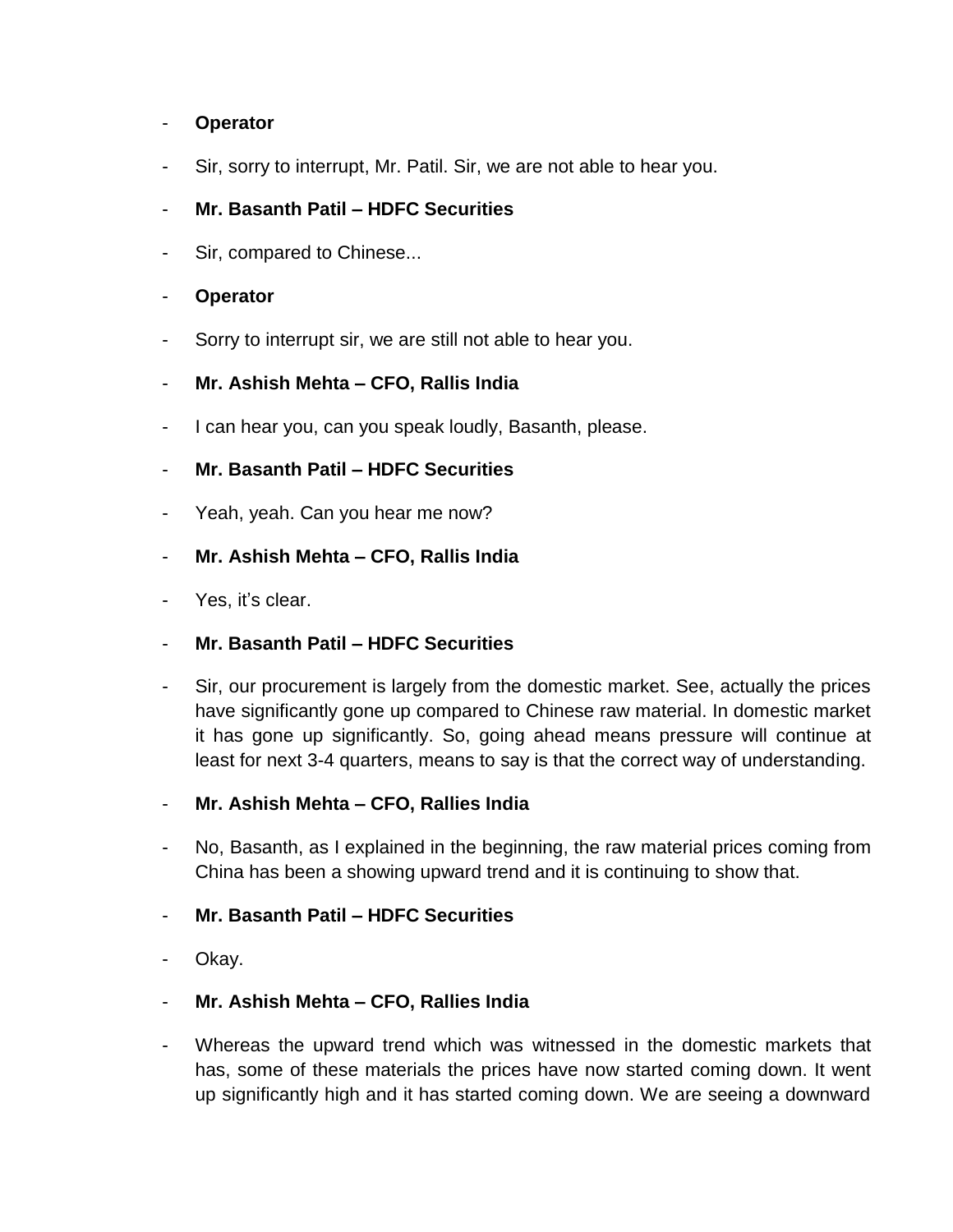trend but it's not come to that level, which was there say about 4 to 5 months back.

- **Mr. Basanth Patil – HDFC Securities**
- Okay.
- **Mr. Ashish Mehta – CFO, Rallies India**
- But the trend is coming down.
- **Mr. Basanth Patil – HDFC Securities**
- Okay, the trend is coming down.
- **Mr. Ashish Mehta – CFO, Rallies India**
- Yes.
- **Mr. Basanth Patil – HDFC Securities**
- Okay, okay. And Sir, the next question. What we have indicated this CSM revenues, what we are expecting around Rs. 50 to 60 crores in next year, FY'19, that is largely from the Pharma CSM, what we are.
- **Mr. Ashish Mehta – CFO, Rallies India**
- Yes.
- **Mr. Basanth Patil – HDFC Securities**
- Makes up to 25 crores. For that kind of capex only for that revenues, what you are talking**.**
- **Mr. Ashish Mehta – CFO, Rallies India Limited**
- No, no, come again on that capex, I couldn't hear you.
- **Mr. Basanth Patil – HDFC Securities**
- We have actually set a capex of 50 crores for CSM.
- **Mr. Ashish Mehta – CFO, Rallies India Limited**
- Yes, yes.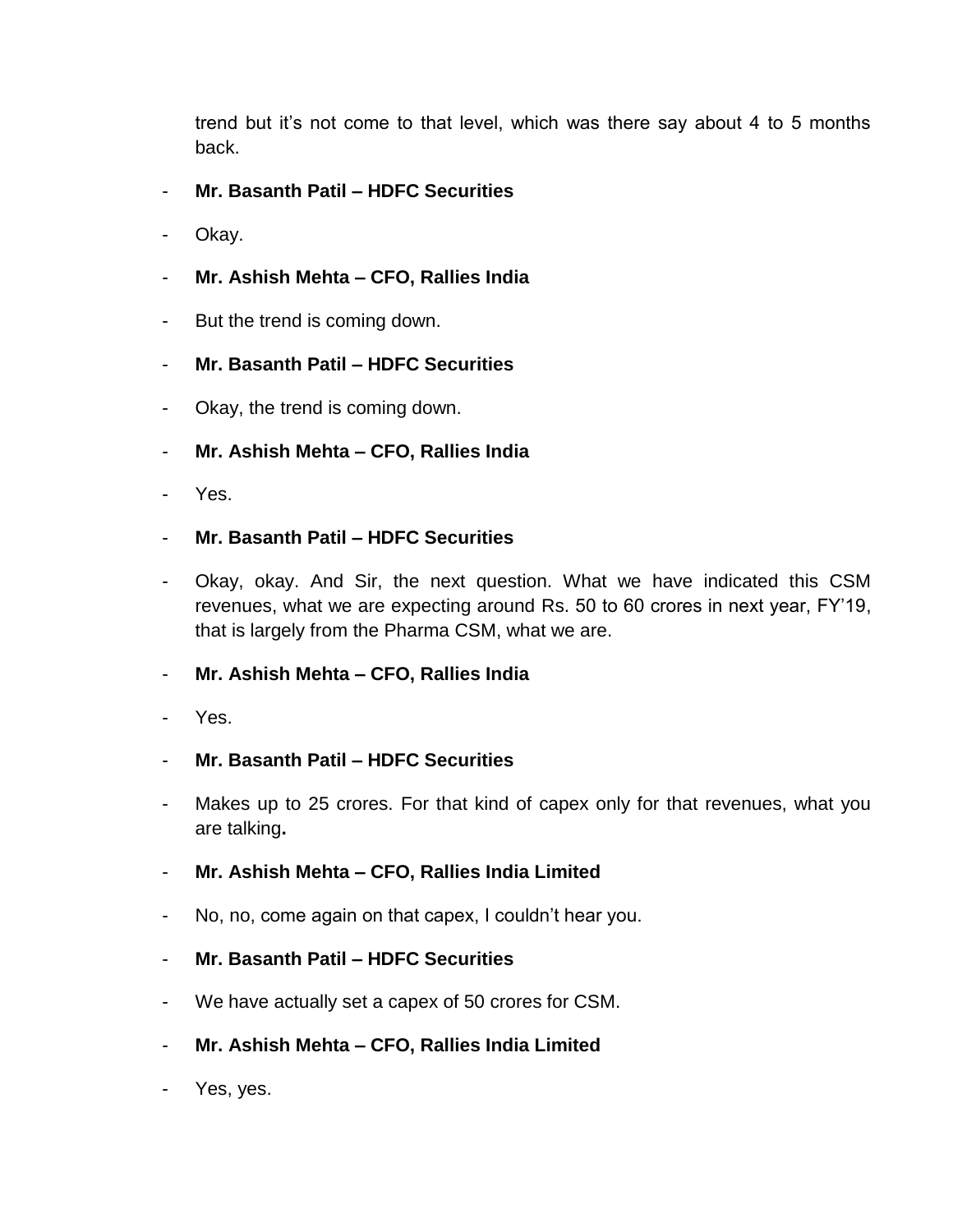## - **Mr. Basanth Patil – HDFC Securities**

- That is specially for the Pharma CSM segment.

### - **Mr. Ashish Mehta – CFO, Rallies India Limited**

Yes, yes. Its pharma intermediates

### - **Mr. Basanth Patil – HDFC Securities**

- So, this revenue, this revenue what we are expecting 50 to 60 crores is for the entire 50 crore capex or only, or part of....
- **Mr. Ashish Mehta – CFO, Rallies India Limited**
- No, no. what I said the first phase of investment of approx has been spent. The production has stabilized now and we will see the full impact in the next year with little bit of investment. Not the full 50 crores.

#### - **Mr. Basanth Patil – HDFC Securities**

Okay, okay fine, Sir. So, this 50 to 60 crores is the peak revenues.

#### - **Mr. Ashish Mehta – CFO, Rallies India Limited**

Yes, which we expect to flow FY'19 because the production will stabilise by then. And we will see the full impact.

#### - **Mr. Basanth Patil – HDFC Securities**

- Okay. So, once we are through with the entire 50 crores of capex. So, it would be, can we assume it can go upto 80 to 90 or more than that kind of the revenues.

#### - **Mr. Ashish Mehta – CFO, Rallies India Limited**

- It is, definitely it will improve. It all depends on the quantity and value what we get of it. So it will be a reasonable thing to expect. Yes, yes.

#### - **Mr. Basanth Patil – HDFC Securities**

Sir, and can you share anything regarding what kind of the margins are higher in this CSM segment.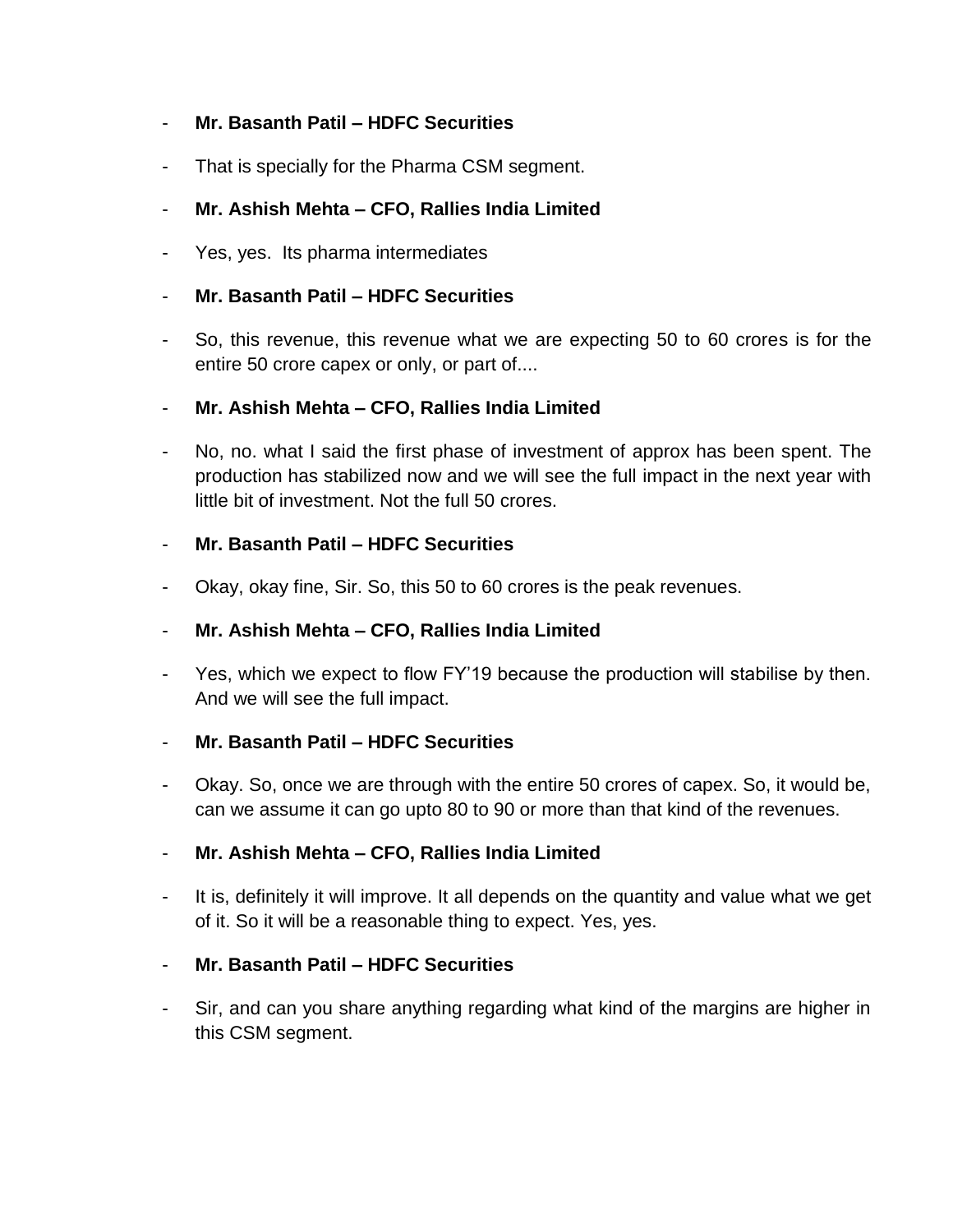# - **Mr. Ashish Mehta – CFO, Rallies India Limited**

- No, we don't share those details.

# - **Mr. Basanth Patil – HDFC Securities**

Sir, that's fine and sir, any...

# - **Mr. Ashish Mehta – CFO, Rallies India Limited**

- Let me tell you, nobody would be investing below, below a certain huddle rate. So, we would expect a reasonable margin on that.

## - **Mr. Basanth Patil – HDFC Securities**

Okay, okay, fine enough Sir. Sir, any future capex plan, sir, for the next...

# - **Mr. Ashish Mehta – CFO, Rallies India Limited**

Yeah. See, the normal capex of 30-35 crores will be there which will be roughly say on an, for the replacement of the existing assets on a YOY. We have the land available for expansion, funds are available, manufacturing capabilities is already there.

## - **Mr. Basanth Patil – HDFC Securities**

Okay, this 30 to 35 crores is largely for replacement of machine in '19.

## - **Mr. Ashish Mehta – CFO, Rallies India**

Yeah. This is over and above what we would be planning for the additional capex for existing, say this contract manufacturing.

## - **Mr. Basanth Patil – HDFC Securities**

- Okay, okay. Fair enough.
- Sir, for next year what kind of the tax rates we will be seeing. Same kind around 18 to 20%. 20 odd percent will continue for next year also.

## - **Mr. Ashish Mehta – CFO, Rallies India**

No, this is too low. I don't know from where you got this rate.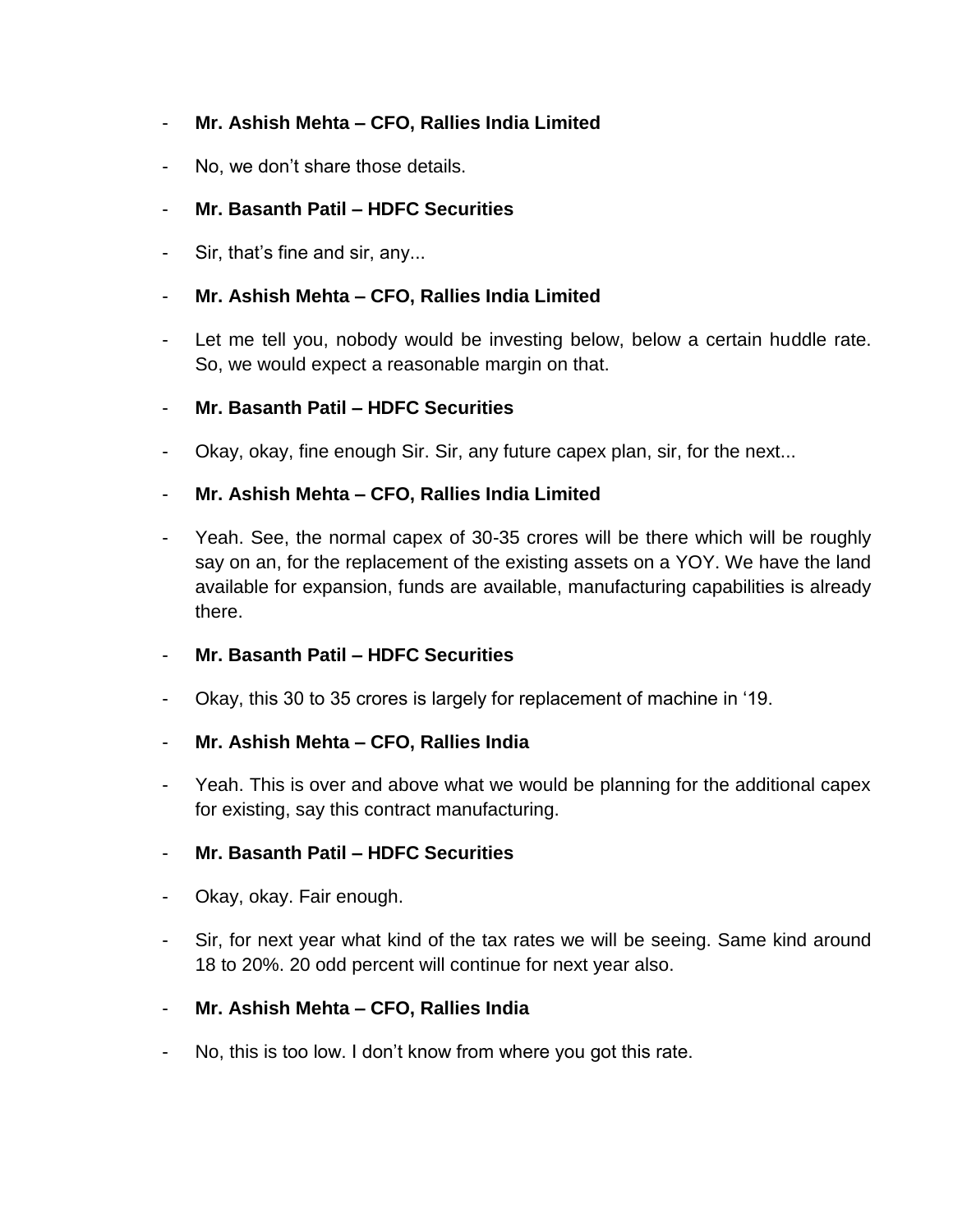## - **Mr. Basanth Patil – HDFC Securities**

- Yeah, yeah. What kind of rates we can expect?
- **Mr. Ashish Mehta – CFO, Rallies India**
- See, for Rallies standalone it should around range 28½ to 29%.
- **Mr. Basanth Patil – HDFC Securities**
- Okay.
- **Mr. Ashish Mehta – CFO, Rallies India**
- And for Metahelix it would be a little less. Because it also has lot of spend on the R&D. Largely the amount is spent on R&D.
- **Mr. Basanth Patil – HDFC Securities**
- R&D.
- **Mr. Ashish Mehta – CFO, Rallies India**
- The weighted deduction.
- **Mr. Basanth Patil – HDFC Securities**
- Okay, sir, thank you.
- **Mr. Ashish Mehta – CFO, Rallies India**
- Thank you.
- **Mr. Basanth Patil – HDFC Securities**
- That's all from my side. Thank you.
- **Operator**
- Thank you. We take the next question from the line of Aditya Jhawar from Investec Capital. Please go ahead.
- **Mr. Ashish Mehta – CFO, Rallies India**
- Hi, Aditya.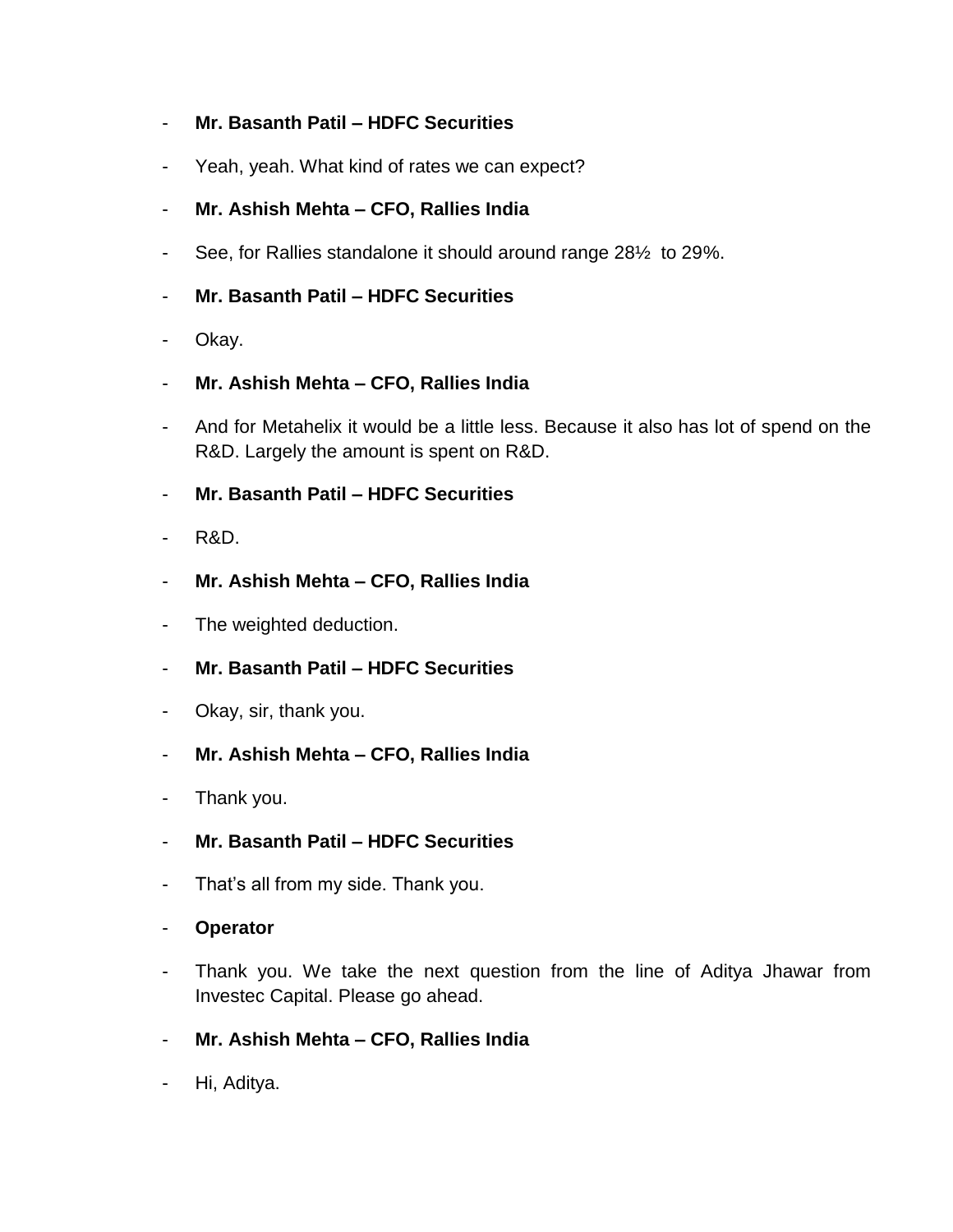## - **Mr. Aditya Jhawar – Investec Capital**

Hi, sir. Sir, thanks for the opportunity. Sir, you know this 18% growth in top line seems pretty good, especially in the context of we get the feedback from China. In your assessment what could be the growth for the industry in Q3?

## - **Mr. Ashish Mehta – CFO, Rallies India**

For me it should be around 8 to 10%. But I would request Mr. Venkatadri to add on that.

## - **Mr. K. R. Venkatadri – COO, Rallis India Limited**

- I think our estimate is anything between 6 to 8% for the industry for Q3.

### - **Mr. Aditya Jhawar – Investec Capital**

- Okay, okay. That's great. So, we would have gained significant market share in Q3. Sir, if you can throw some light on you know, what specific products we see increase in traction you know that is resulting in such a steep top line growth?

### - **Mr. Ashish Mehta – CFO, Rallies India**

Mr. Venkatadri, yeah.

#### - **Mr. K. R. Venkatadri – Rallis India Limited**

See, like it was mentioned. Sorry, I have got a bad throat. So, my apologies if I keep coughing. A number of new products that we launched this year and last year, have started doing well. Obviously, it's not yet very significant volume but overall they have started doing well. Some of our own products also started have actually grown. Brands like Contaf which is as old as some of you. Probably you know 18, 19 years old. They have also done well and we have gained significantly in that segment as well. So, both in the new products and then some of our existing products we have grown.

## - **Mr. Aditya Jhawar – Investec Capital**

- Okay. Sir, in terms of new products, that you know are you able to identify some of the products which have potential of you know entering into mega brand category, in terms of the feedback that you have received.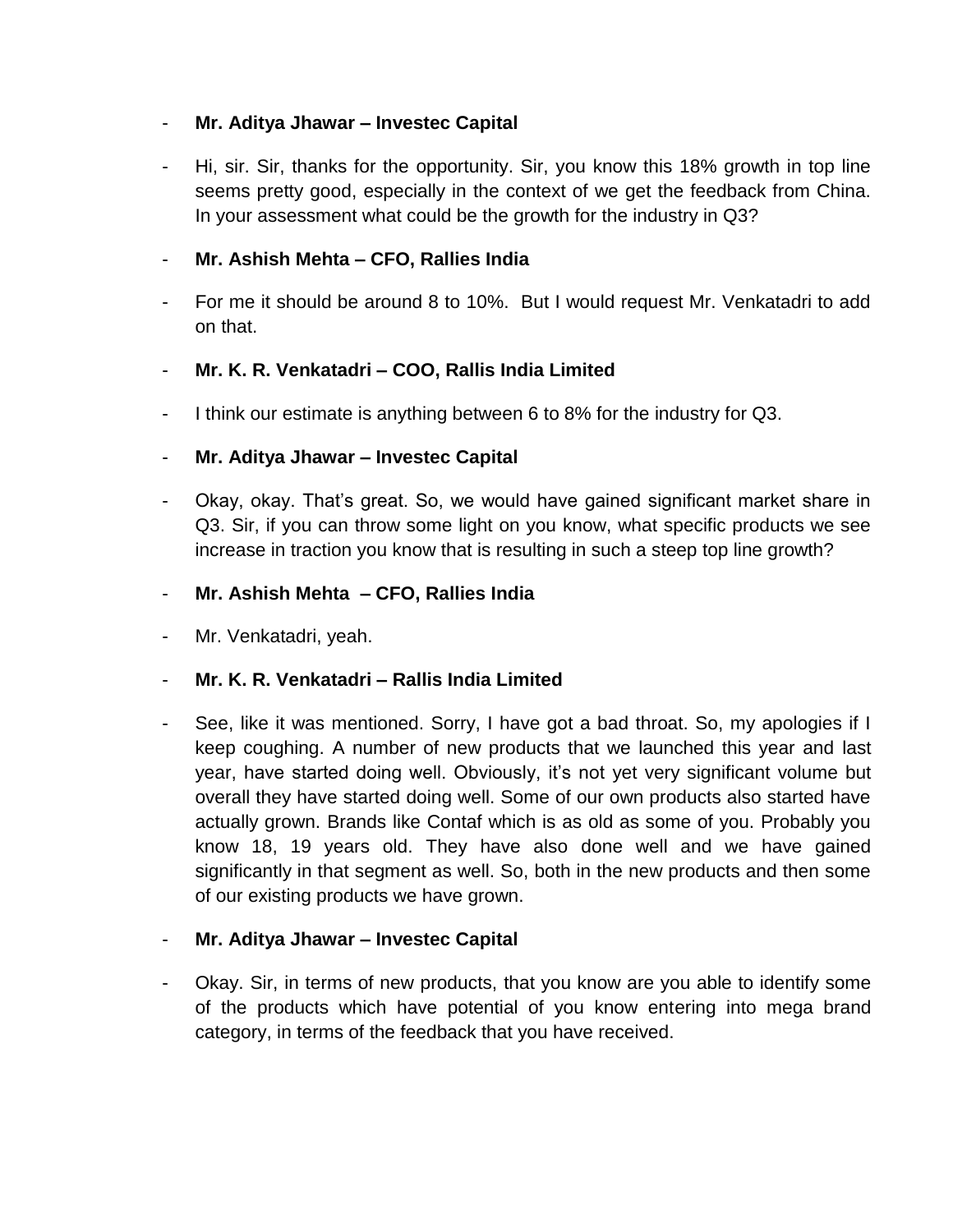## - **Mr. K. R. Venkatadri – Rallis India Limited**

Yeah, see every parent looks at every child that they will one day become somebody big and worthwhile so when we start, we always look at all the brands to become mega brands otherwise we don't launch many of them. But obviously over a period of time we realize that some of them can do much better than the others. So we also in our internal estimate or understanding, we have also identified those potential products which can do exceedingly well and we make sure that necessary resourcing and marketing support is provided to those products as well as focus from the senior management on making that grow. So yes we do have a list of products that are potential mega brands as we call it.

## - **Mr. Aditya Jhawar – Investec Capital**

Sir, the issue which we are facing with Duton, so are you seeing kind of similar issues on Rice-Up or there are no issues in terms of acceptance from the farmers and you believe that this one can also enter into the club of mega brands.

### - **Mr. K.R. Venkatadri – COO, Rallis India Limited**

See we launched you know the Duton did not do so well for various reasons, technical reasons. And we launched Rice-Up because it is a different formulation and we are happy to see that Rice-Up doing well. And what has also happened is because we came up with Rice-Up we have changed the positioning of Duton as well, so we have taken Duton to even earlier time to the nursery stage and there we find that Duton has also started doing well. Obviously you know we don't believe that Duton will become a mega brand, surely not. May be 20-30 crores we will be happy with that because the kind of investment that we put in that would give us the satisfaction. Rice-Up is something which we believe will do well, but we will have to wait and watch because the herbicide segment picks up after a couple of years only then we really get to know how can it really scale up. We still believe that it has potential however whether it will be a mega brand or not, only time will be the judge.

#### - **Mr. Aditya Jhawar – Investec Capital**

Fair enough, sir, looking at the traction that we are seeing in new products as well as some of the increasing traction in old products. Are we in a comfortable position to say that our domestic branded business can grow at about 15% you know every year in the next 2 to 3 years.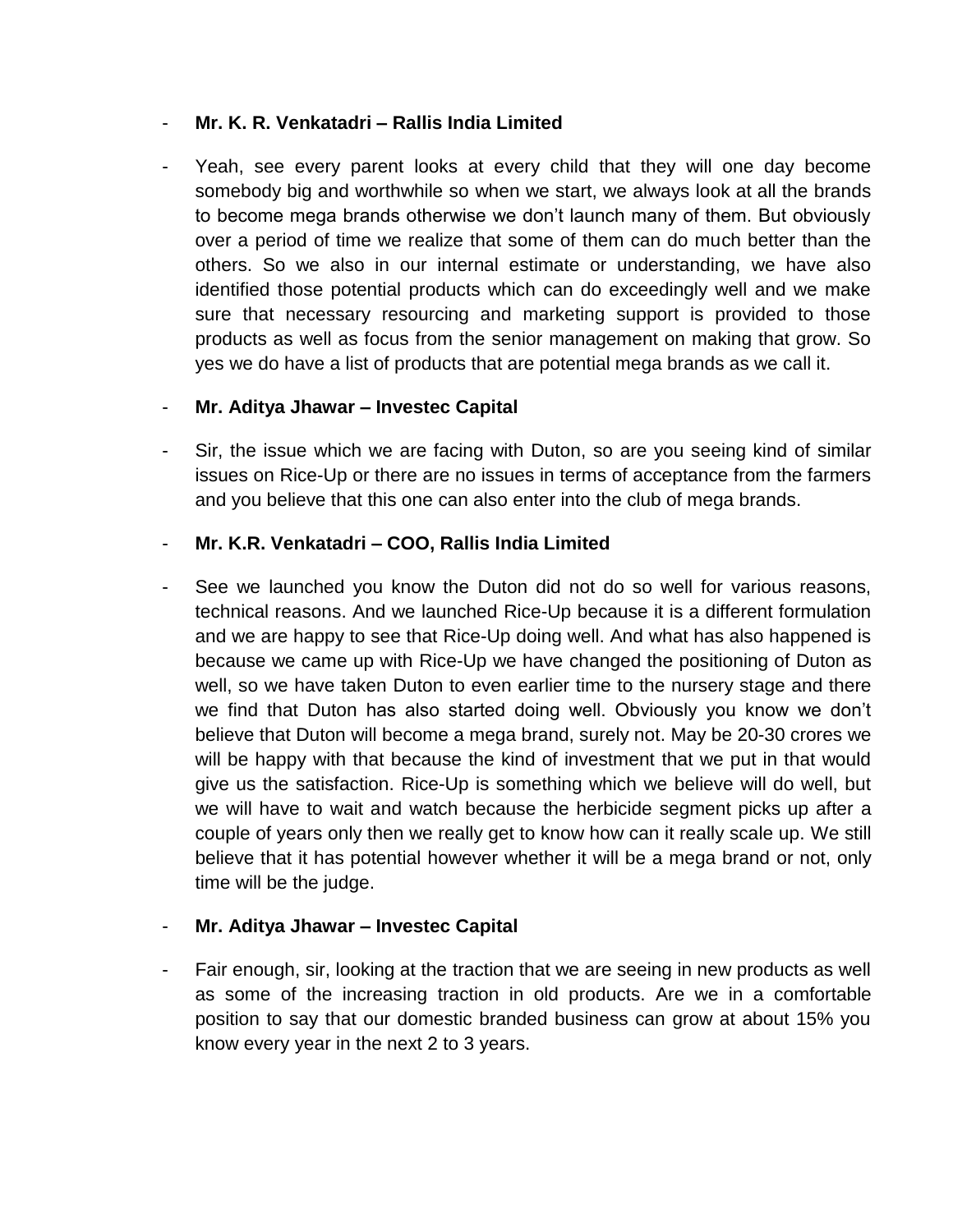## - **Mr. K.R. Venkatadri – COO, Rallis India Limited**

It is not an easy thing to give a number saying that I will grow at 15%. We do have internal targets for growth. What we consistently say is that we should do at least couple of percentage points better than the industry average. I think that's a better thing to say because if a particular season is bad, I can't grow 15% because if there is less water, less pest I cannot do a 15%. If the industry grows by 6 I must grow by 8. What we would like to say that at least 2% points better than the industry is what our focus would be.

## - **Mr. Aditya Jhawar – Investec Capital**

- Okay, that's all from my side, thanks a lot.
- **Mr. K.R. Venkatadri – COO, Rallis India Limited**
- Thanks.
- **Moderator**
- Thank you, we will move on to the next question from the line of Vishnu Kumar from Spark Capital please go ahead.
- **Mr. Vishnu Kumar – Spark Capital**.
- I wanted to understand what proportion south would be in overall trade.

## - **Mr. Ashish Mehta - CFO, Rallis India Limited**

- Your voice is breaking, Vishnu, I can't hear you.
- **Mr. Vishnu Kumar – Spark Capital**
- Okay, sir, I just wanted to know what proportion of your sales will be from the southern states.

#### - **Mr. Ashish Mehta - CFO, Rallis India Limited**

- Break up see...

#### - **Moderator**

Sorry, to interrupt Mr. Vishnu Kumar, can you use the handset mode while speaking.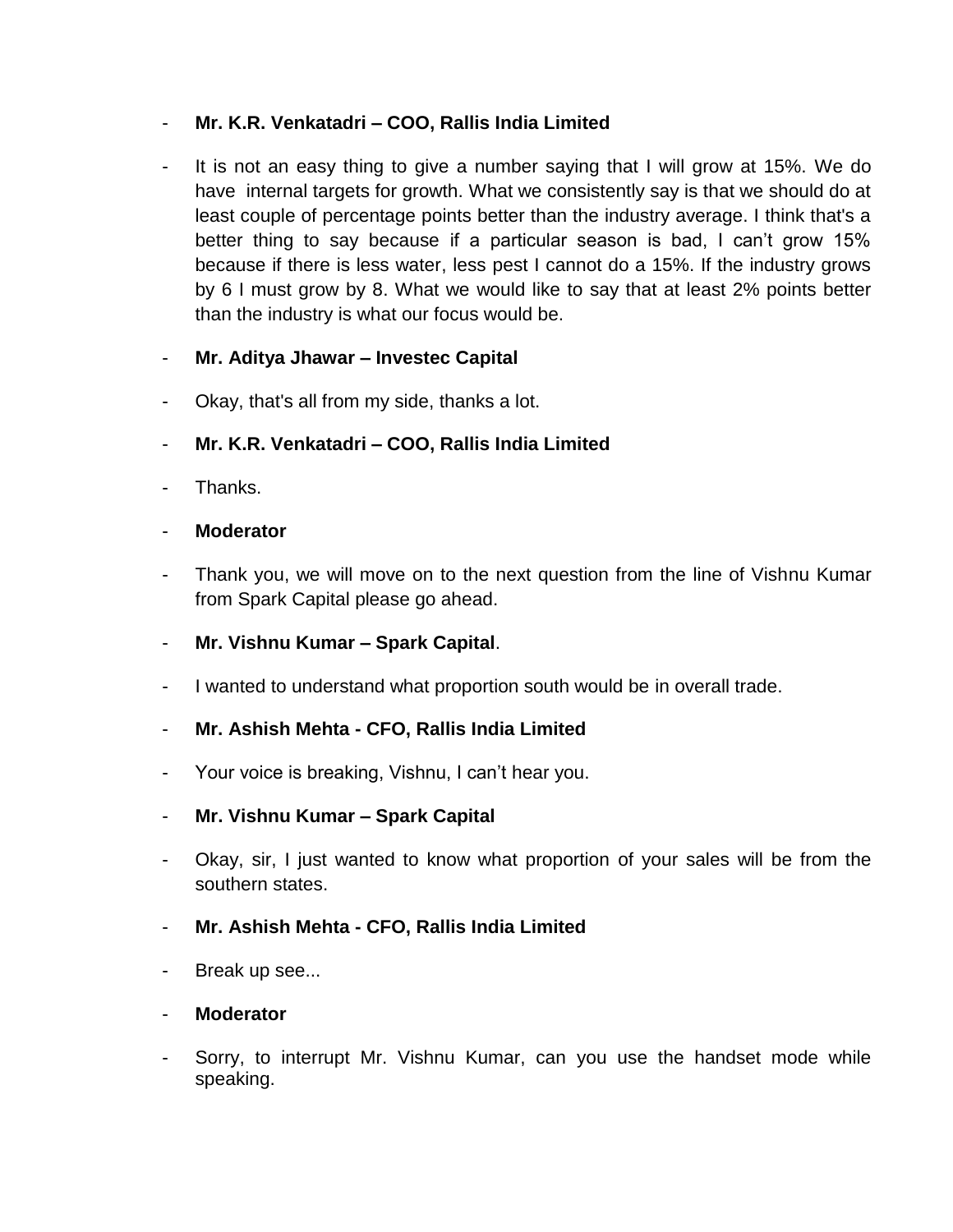### - **Mr. Vishnu Kumar – Spark Capital**

Yeah.

### - **Mr. Ashish Mehta - CFO, Rallis India Limited**

I got your question. We don't share that much detail. But let me tell you the main market for us is Andhra Pradesh, Tamil Nadu, Karnataka, Chhattisgarh, MP. These are main, Maharashtra, Gujarat of course. These are the main markets for us where I would say some 75 to 80% of the sales happen. These are the main markets.

#### - **Mr. Vishnu Kumar – Spark Capital**

Okay. Is the revival of the south has really helped in terms of our volume growth or apart from the other reasons that you have mentioned.

### - **Mr. Ashish Mehta – CFO, Rallis India Limited**

Yes, yes, it has helped us.

### - **Mr. Vishnu Kumar – Spark Capital**

- Okay. Sir, in terms of our international business you did mention you have that lot of incremental orders. Also you did mention that some of the chemical prices in China has been coming off. Wanted to understand whether some of the factories in China are probably restarting after their environmental clearances are done or may be just shut down for winter. If they restart some of them, would some of our spot sales would get reversed.

#### - **Mr.Ashish Mehta - CFO, Rallis India Limited**

I don't think so and to me it may not be a simple thing that the units which were shut down or are being shut down, will reopen so fast, that is one. Second is that we have been able to compete in some of our molecules excepting one, where the demand and the production and the sales have really gone up. And the third factor is the registration that we do, which will help us or rather which has helped us in getting the volume growth in various geographies. And the quality of the various products also what we sell vis-a-vis the pricing. That these 3 to 4 factors are helping us I think in growth of B2B business.

#### - **Mr. Vishnu Kumar – Spark Capital**

- Okay. Sir, again coming back to the domestic market. You did mention that trade had actually assumed a lot more material would go through this season. But how long do you think this excess inventories will probably play out. Do you think it will, the excess inventories will get cleared. Or do you think it would get some fall over effect in the next season as well.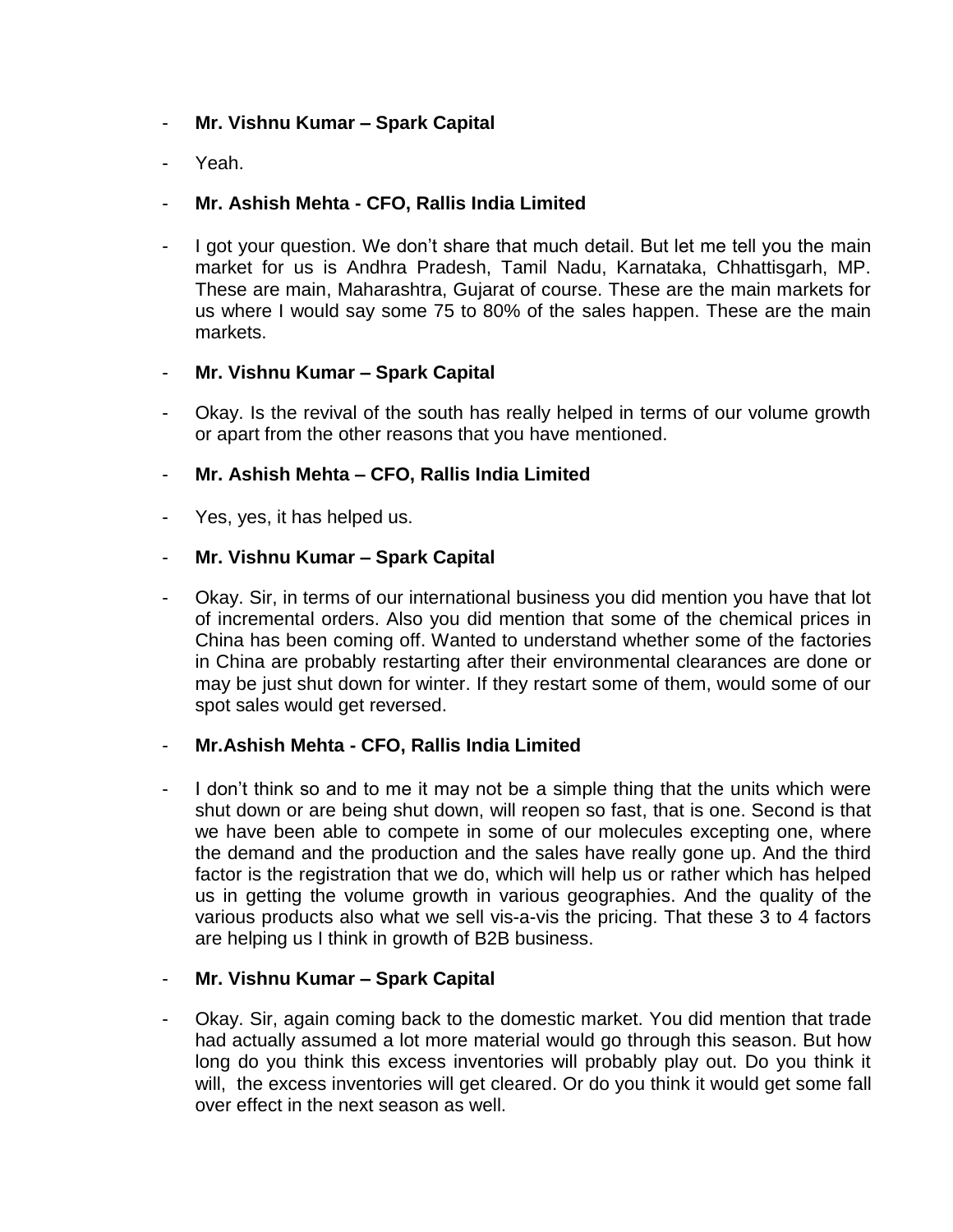## - **Mr. Ashish Mehta – CFO, Rallis India Limited**

- I think in the next 2 to 3 months it should get cleared. Mr. Venkatadri can say anything more on this, please.
- **Mr. K.R. Venkatadri – COO, Rallis India Limited**
- Actually, one of the things that one keeps hearing that a lot of industry players are taking stocks back from the market. So, if that happens at least the channel will get a little breather but obviously the stocks would be lying with the companies. So, it is something which we need to watch that at a fundamental level how is the consumption picking up. Because the stock movement from dealers to company or company to dealers is still the same in the chain. So, the key part is the fundamental consumption to improve. Rabi looks a little good. So we hope that what Mr. Mehta mentioned, we hope that some of that stock, part of it should get liquidated but obviously we all know that Rabi is not a big season in the whole context. So how much of that will get liquidated? We know that it will not entirely get liquidated. So some part of it is likely to get carried forward to the Kharif festival.

## - **Mr. Vishnu Kumar – Spark Capital:**

- Are returns that we have taken, would that be Kharif inventory or probably what we placed as a Rabi inventory where, which we have taken back?
- **Mr. Ashish Mehta – Rallis India:**
- The returns that have come are largely of Kharif only.
- **Mr. Vishnu Kumar – Spark Capital:**
- Got it. Apart from this, I wanted to understand the CRAMS order. In the last analyst meet as you had mentioned that we are also pursuing two of their contracts. Just wanted to check whether there's any update on those.
- **Mr. Ashish Mehta – Rallis India:**
- Nothing much has gone further. To answer the earlier question where, what would be the investment on the CRAMS? While we have all the resources, till and until we come to some sort of an understanding, we are not able to give a comment as to how much investment on CRAMS will happen next year. But we are all prepared for it. So as and when the big investment comes, we'll definitely be informing you.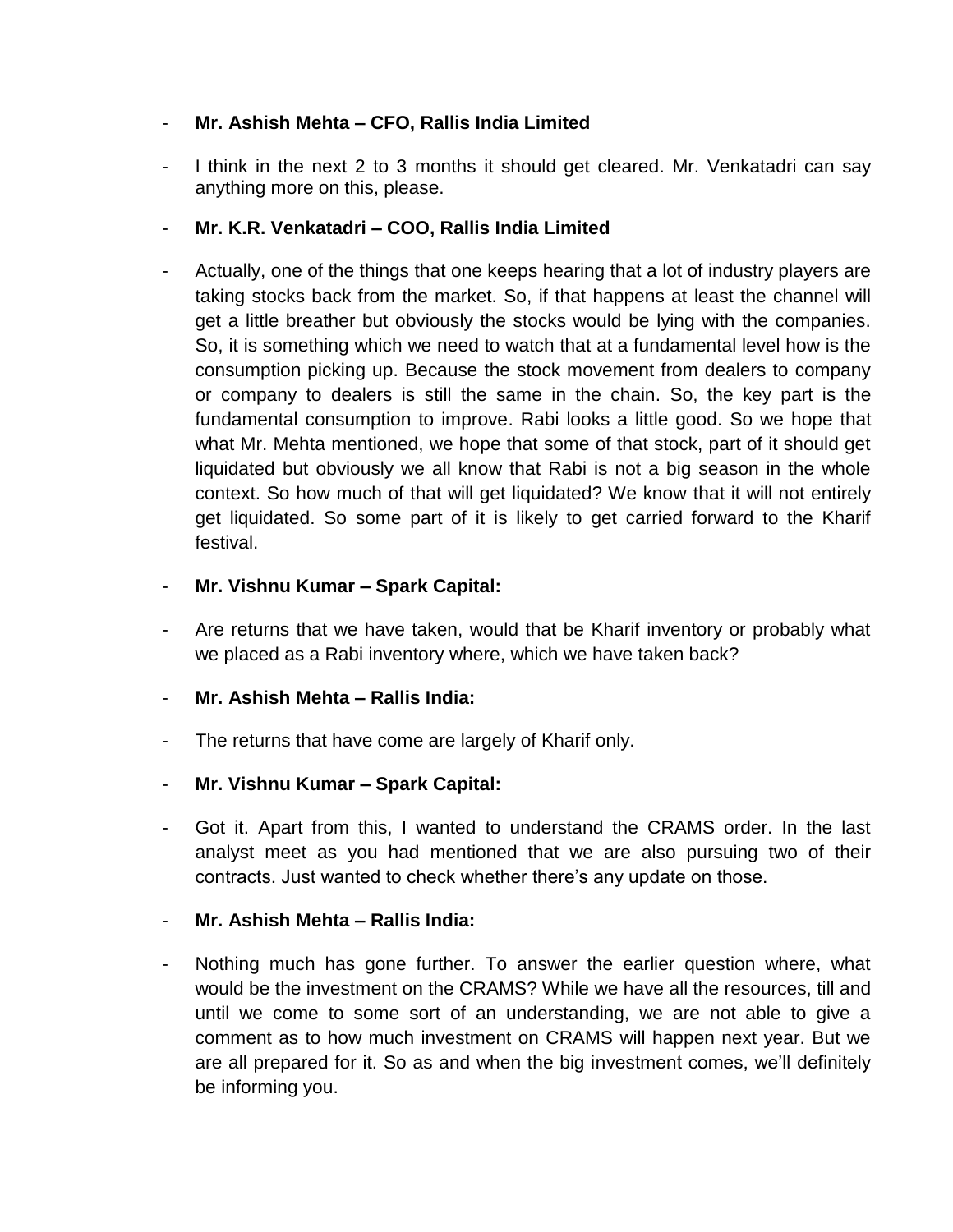## - **Mr. Vishnu Kumar – Spark Capital:**

My question was more in terms of, we were quided that you were pursuing two more contracts.

## - **Mr. Ashish Mehta – Rallis India:**

They have not been totally put off. They are still being discussed. So it's nothing fructified so far.

### - **Mr. Vishnu Kumar – Spark Capital:**

- Thank a lot sir. Thank you.

### - **Moderator:**

- Thank you. We'll take the next question from Pawan Kumar from Unifi Capital. Please go ahead.

### - **Pawan Kumar – Unifi Capital:**

Sir, my question was on the raw material sourcing of 45% that you do from China. So for these particular raw materials, are there alternative avenues to source from? Or is some capacity domestically being built up? What is the kind of scenario going forward in future?

#### - **Mr. Ashish Mehta – Rallis India:**

- See, some of the raw materials are only available in China and there is no other alternative available. The other alternative is to have a backward integration and do your own production. So it has its own challenge.

#### - **Pawan Kumar – Unifi Capital:**

- But are we thinking on those lines?

#### - **Mr. Ashish Mehta – Rallis India:**

- So the second important point that we need to understand is, what is the investment required and what is the payback on that one if we had to do a backward integration? So all these things are very important. It requires huge investments.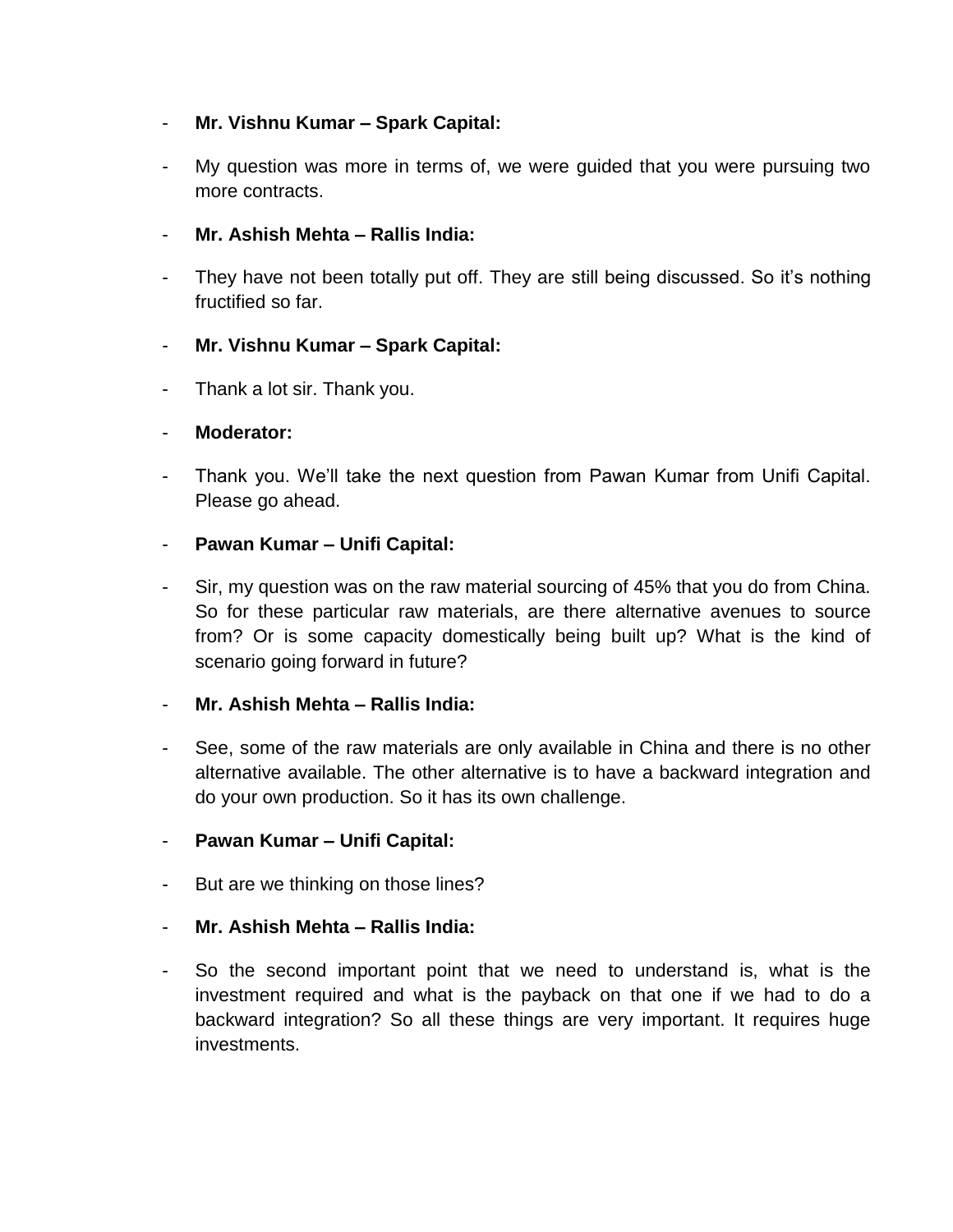### - **Pawan Kumar – Unifi Capital:**

Sir, what is your view going forward? Are the supply issues from China more structural in nature, or this might be some temporary hiccups because of pollution issues, and then it will clear up?

## - **Mr. Ashish Mehta – Rallis India:**

See, I would say it's a combination of both. Mr. Venkatadri can add on to that. But what I'm trying to say is that while some of the industries are getting shut, and there are pressures on the suppliers, because the number of suppliers you need are getting smaller and smaller and the volume, availability and the price also have its impact. To me, this has opened up lot of opportunities within India for many companies to do the manufacturing. There are lot of capacities available. We have also looked into lot of opportunities and tried to factor in what we can do as we get along FY19 and FY 20 considering the fact that they may not be able to revive in six months, or one year or let's say more than that. But the challenge will always be there. One fine day, if you put your investment and suddenly the ban lifts and the manufacturers come back with a bang, then there would be a challenge.

### - **Pawan Kumar – Unifi Capital:**

- But just to understand the scale of investments that would be needed to set up some raw material capacities of this nature, would there be investments needed in hundreds of crores or thousands of crores? What is the kind of band for a profitable operation to run for these raw materials?
- **Mr. Ashish Mehta – Rallis India:**
- For one raw material I can say it should be anywhere between Rs. 75-100 crores. It's not only the money, but a lot of expertise would be required in terms of how do you crack that process and ensure that you arrive at optimised cost.

#### - **Pawan Kumar – Unifi Capital:**

Okay. Fine Sir. That was all from my end. Thank you.

## - **Moderator:**

- We'll take the next question from the line of Viraj Kacharia from Securities Investment. Please go ahead.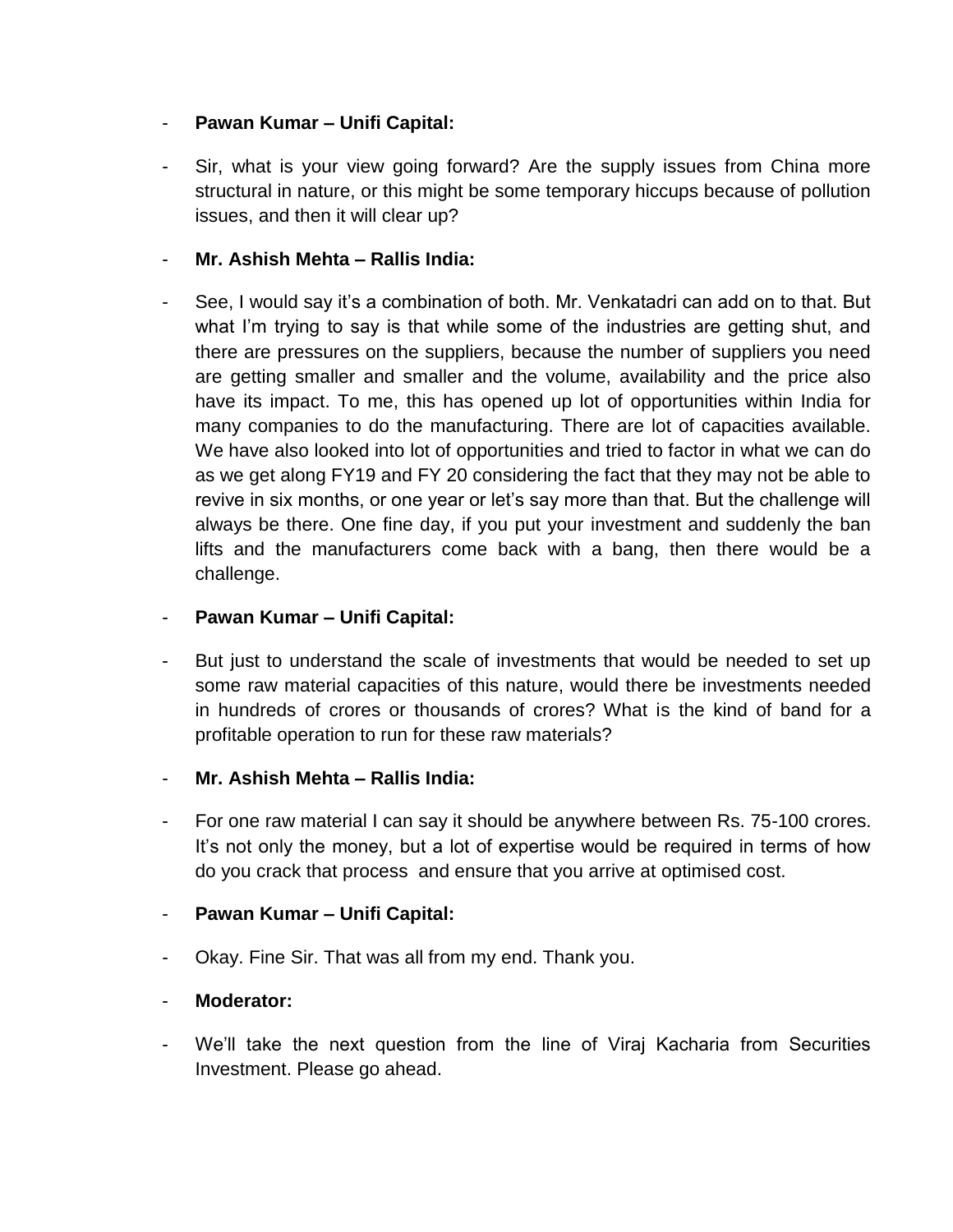## - **Viraj Kacharia - Securities Investment:**

- Thank you for the opportunity. I just had one question. You talked about alliance benefits aiding part of the volume which we have achieved in Q3. Can you provide some colour from which alliances, which suppliers we are able to launch new molecules in the market please?

### - **Mr. Ashish Mehta – Rallis India:**

See, in the last six months we have introduced Cenator, Pulito and Odis, largely two of them coming from BASF, and the third one from our in house team. And these two products have been accepted well, both Cenator and Pulito. And also Rice-Up from Dow. They have been well accepted. I guess the full impact of it will be only seen in FY 19 when you see the two seasons. Mr. Venkatadri can add to what I've said, please.

### - **Mr. Venkatadri – Rallis India:**

- Yes absolutely. In the earlier question also, these products have shown good promise. We have seen good traction. Farmers are happy with it. They are seeing a good benefit. We have done reasonable volumes. We didn't even get a full season. By the time we got the product and we launched, we only got half of Kharif. We virtually got it sometime in September. So we didn't get a full season. Even in that period we have seen good traction in it and we are looking at it very very positively going ahead.

## - **Viraj Kacharia - Securities Investment:**

- Okay. The second question was on the export side. You also mentioned that you are facing pricing pressure from certain export markets from the Chinese. If we were to think of it logically, these companies who are based in China, they are facing increased cost/cross pressure because there are limited supply of raw materials even available there. Now, vis-a-vis Indian players who have that capacity in terms of integral backward manufacturing, would it be more advantageous for them to actually cater to this export opportunity which is there now? So where is the pricing pressure?

#### - **Mr. Ashish Mehta – Rallis India:**

Let me add. I think in one of the molecules, I think it is the Acephate where the pricing pressure has been felt most. In the other products we have done well, i.e. we have been able to match the price. In fact we have been able to take a price increase because of the raw material price going up. So the challenge what we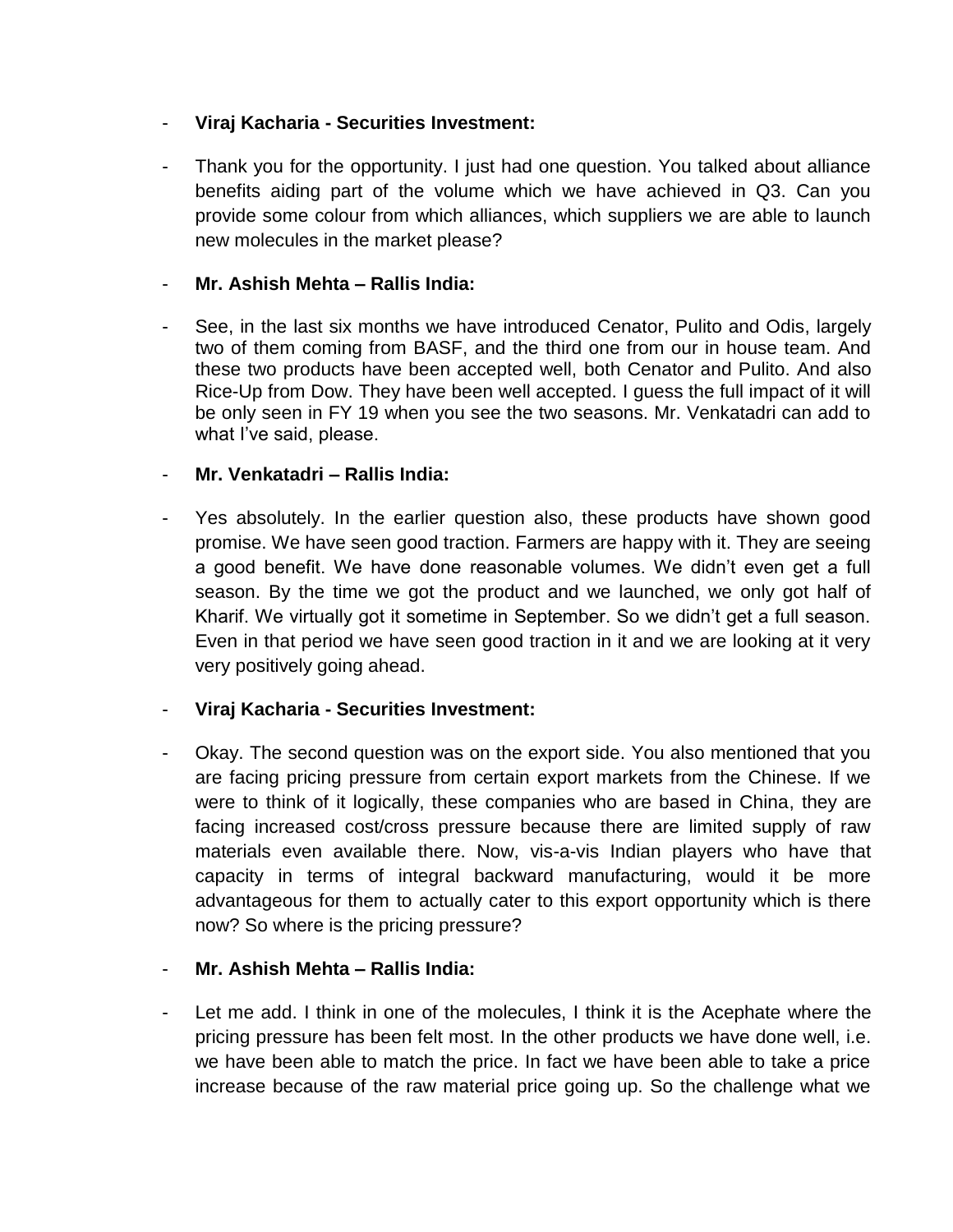face now, as far as we are concerned, is one or two molecules. If Mr. Venkatadri would like to add anything?

### - **Mr. Venkatadri – Rallis India:**

As explained, there are a couple of molecules where the situation needs explaining. That's because in one or two products, China is still able to source or supply at a good price to the international market whereas when it gets routed through India, we take the raw material and make it and it becomes costlier as China is selling the finished product at a much lower price. Whereas, in couple of other products, we have been able to, as Mr. Mehta mentioned, recover the cost in the price.

### - **Viraj Kacharia - Securities Investment:**

- Sir, if we had to look for the next couple of years, even if a good part of these capacity shut downs in China which is structural in nature, purely from a competitor perspective, players like us, our competitive position would be much better compared to the Chinese players a year, 2 or 3 years back. So doesn't this provide us a more long term visibility on export sign and in that scenario, would we be comfortable even with a relatively lesser profitability if we are getting that kind of visibility on exports?
- **Mr. Ashish Mehta – Rallis India:**
- Are you saying something Mr. Venkat?
- **Mr. Venkatadri – Rallis India:**
- See, the point is that, on China, obviously things that happen in China, they happen pretty fast and very quickly. As of now the closure of these factories have created a short term, I don't mean 2-3 months, but may be a year where the prices have gone up. But what I believe is that, even after the new capacities or the merged capacities come up, their costs are not likely to be much lower, because there are 2-3 reasons why Chinese prices have been lower. One is because of the easy availability of raw material. Second is the direct-indirect subsidisation by the government on costs. And the third important part of it is the lower affluent and environmental cost.
- Now the government, both on the  $2<sup>nd</sup>$  and  $3<sup>rd</sup>$  point, is slowly cutting that down. They are not wanting to fully subsidise them. And the same time, in terms of effluent norms, they are also tightening it. So under such circumstances their costs are only going to go up. So if India sets up capacity, and we should be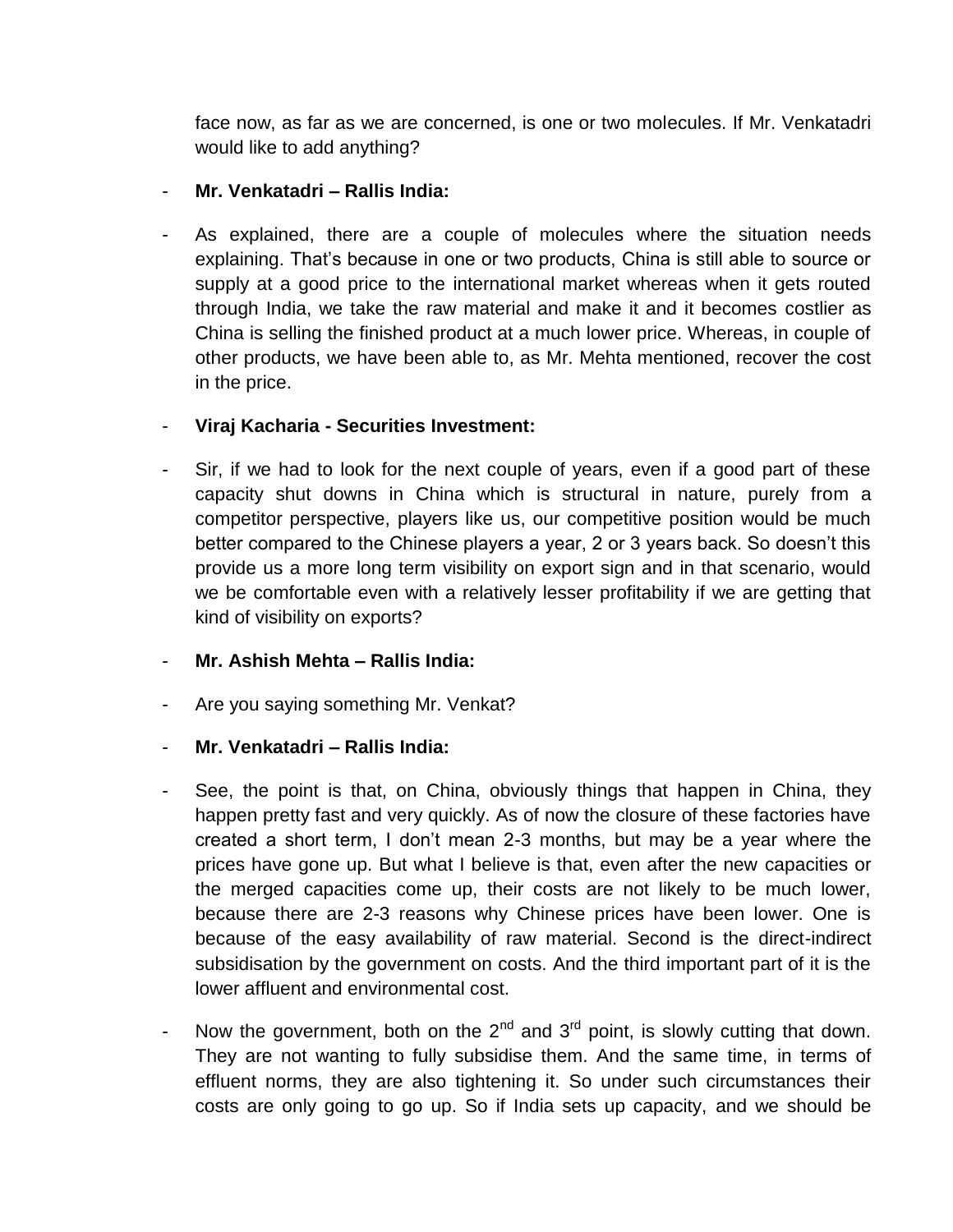doing that fast, so the delta between China and India is coming down. So how much it will finally stabilise is not very easy to estimate because one of the view is that China can after 12-15 months, suddenly decide that they will again start subsidising their plants so that they will become again competitive in the world market. That can happen. The way that country runs, one person can quickly decide and the rules can be changed to favour them. If that happens, then obviously India come back to where we were probably a year or two back.

- But in any case, I see it as something beneficial, or at the worse, being at the same stage that we were two years back. I don't think the situation of India is going to worsen after 2-3 years, rather I am positive about the future for India.
- **Viraj Kacharia - Securities Investment:**
- Actually I meant that the position of India may significantly improve and hence the visibility on exports may be more for medium to long term. The visibility on exports may be much stronger for players like us. Even if the government in China were to provide direct or indirect subsidies, would players like us be fine with having a relatively lesser profitability, but at the same time getting a much larger pie of the business?
- **Mr. Venkatadri – Rallis India:**
- See, what tends to also happen is that once you get across with customers and establish a consistent supply, the changeover is also not something which the supplier would want to do very quickly because if they added your name in the registration as the supplier, changing that would also take time. So even if China comes back, there would be another kind of a layover period before which China can again hit back at India.
- So I agree, for the next 2-3 years there is a golden opportunity and we must capitalise on that. We must then take that opportunity forward as a consistent supply. But the only thing is that none of us can write off China at any point of time. That is the only caution that I'm giving. I'm not saying that China is going to do it, but what China can do, not of us can ever fathom. That's my only word of caution.
- **Viraj Kacharia - Securities Investment:**
- Just a last question. How much of a cost advantage they have from direct or indirect? How much would that be roughly vis-a-vis India?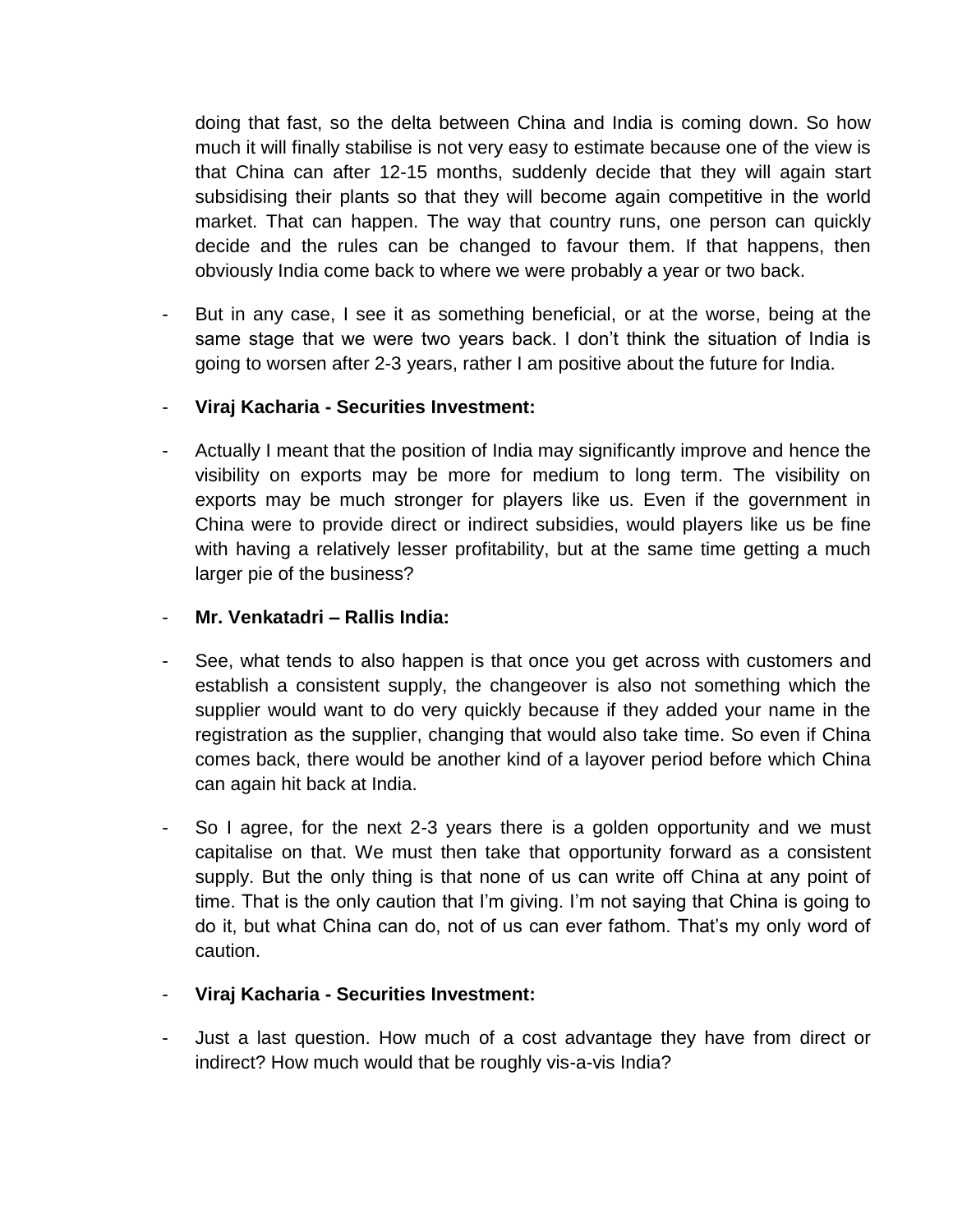### - **Mr. Venkatadri – Rallis India:**

- See, there are some products which only China can make today. India cannot make it at all because they control the raw materials. So for those products, they will always have a delta. In other areas where they can make and we can make, I would say anything between 20-25% is the delta. There are some products where India has consistently been more cost competitive and for some of the Triazoles for example, for the synthetic pyrethroids, India has always been a bigger player than China.
- So you can put it in three buckets. In some China, because of control on raw material will always have an upper hand. The second one depends. They can sometimes take an upper hand and sometimes we can take. The third category is where India will consistently have an upper hand. They key part of it is 1 and 2. And the more that we get a benefit out of Segment 2, India will benefit quite a lot in the next 3-5 years.

### - **Moderator:**

- Thank you.
- **Mr. Ashish Mehta – Rallis India:**
- We'll take the last question please.
- **Moderator:**
- Sir that was the last question.
- **Mr. Ashish Mehta – Rallis India:**
- Thank you.
- **Moderator:**
- Ladies and gentlemen, that was the last question. I now hand the conference over to Mr. Sree Shankar for his closing comments.
- **Mr. Sree Shankar – Prabhudas Lilladhar Pvt. Ltd.**
- Mr. Ashish and Mr. Venkatadri, thank you so much for taking all the questions. Ladies and gentlemen, with this we end the conference call for the day. Thank you.